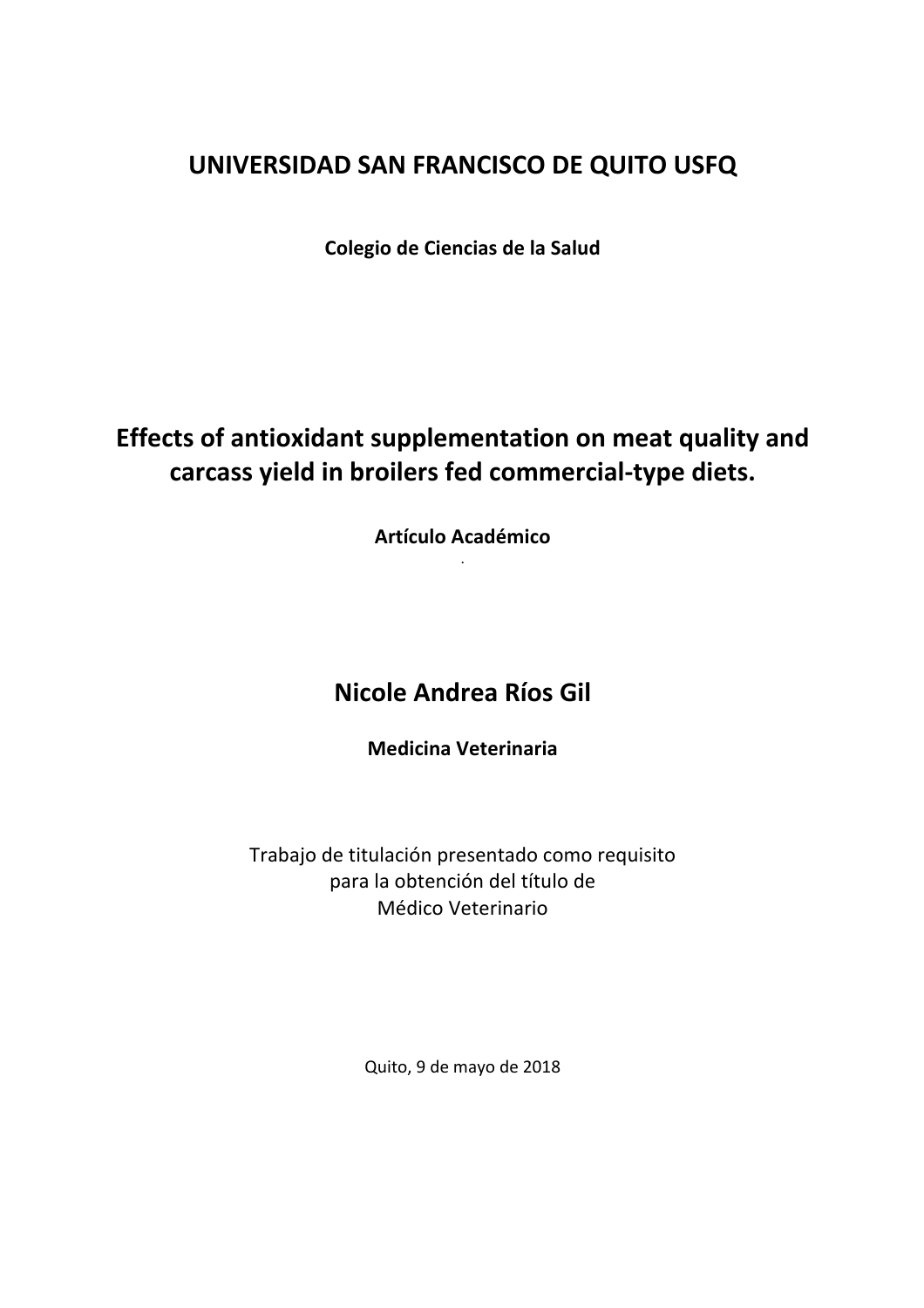# UNIVERSIDAD SAN FRANCISCO DE QUITO USFQ COLEGIO CIENCIAS DE LA SALUD

## **HOJA DE CALIFICACIÓN DE TRABAJO DE TITULACIÓN**

## **Effects of antioxidant supplementation on meat quality and carcass yield in broilers fed commercial-type diets.**

# **Nicole Andrea Ríos Gil**

Calificación:

Nombre del profesor, Título académico Christian Ponce, Ph.D.

Firma del profesor

Quito, 9 de mayo de 2018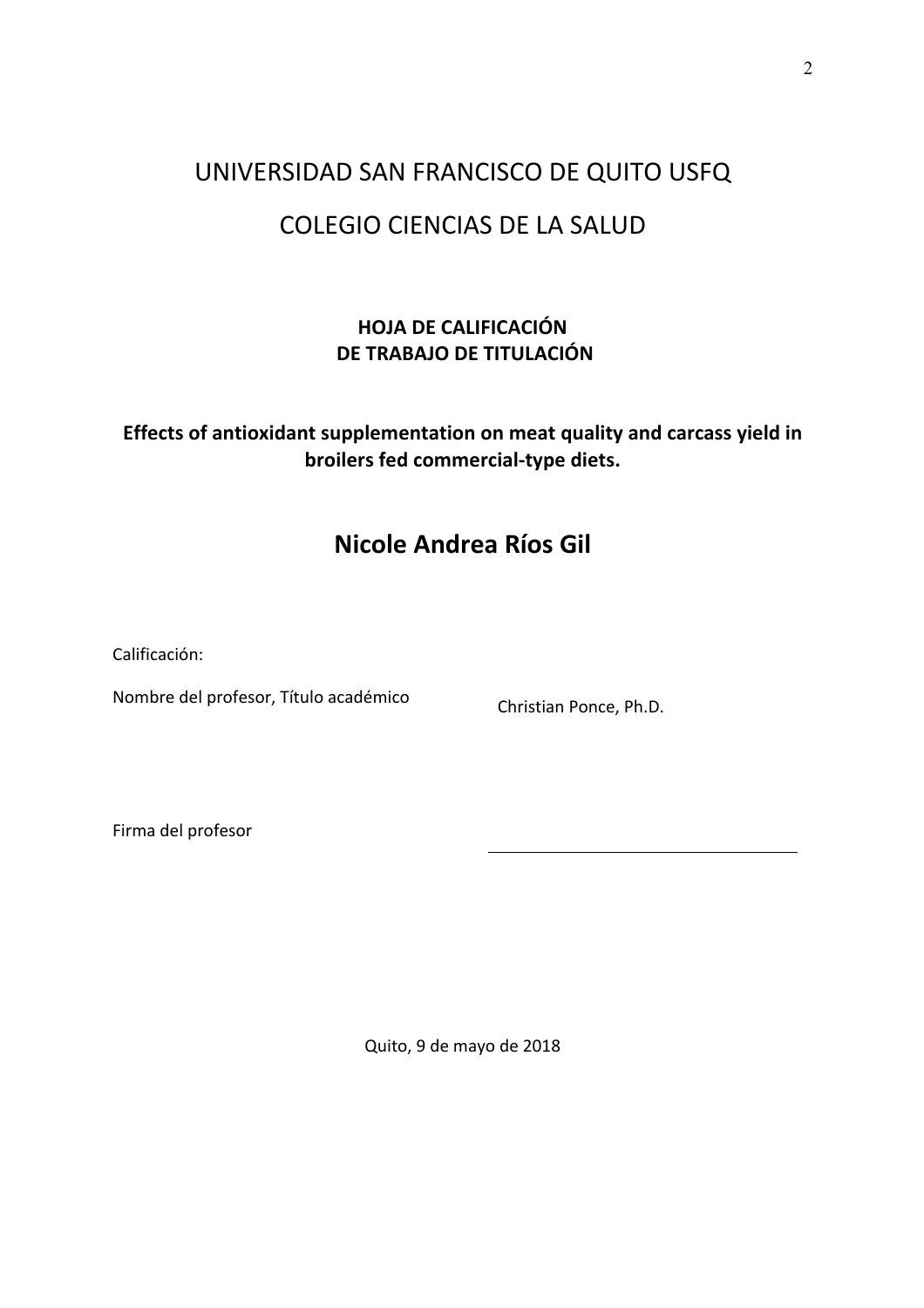# **Derechos de Autor**

Por medio del presente documento certifico que he leído todas las Políticas y Manuales de la Universidad San Francisco de Quito USFQ, incluyendo la Política de Propiedad Intelectual USFQ, y estoy de acuerdo con su contenido, por lo que los derechos de propiedad intelectual del presente trabajo quedan sujetos a lo dispuesto en esas Políticas.

Asimismo, autorizo a la USFQ para que realice la digitalización y publicación de este trabajo en el repositorio virtual, de conformidad a lo dispuesto en el Art. 144 de la Ley Orgánica de Educación Superior.

| Firma del estudiante: |                          |
|-----------------------|--------------------------|
|                       |                          |
| Nombres y apellidos:  | Nicole Andrea Ríos Gil   |
|                       |                          |
| Código:               | 00116487                 |
|                       |                          |
| Cédula de Identidad:  | 1722553664               |
|                       |                          |
| Lugar y fecha:        | Quito, 9 de mayo de 2018 |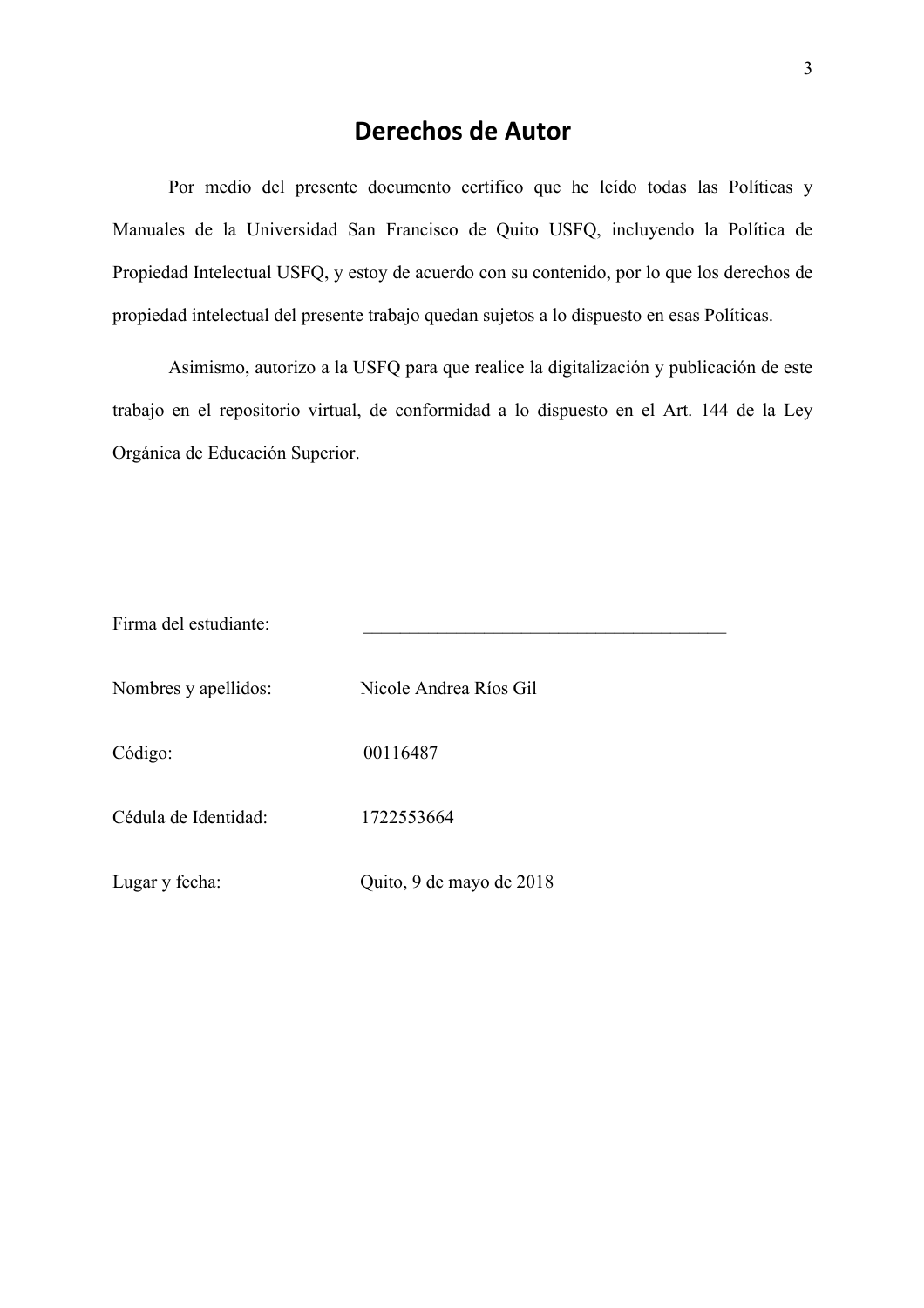## **RESUMEN**

Se realizó un experimento para evaluar los efectos de la suplementación de antioxidantes en la calidad de la carne de pollos de engorde. Se utilizaron un total de 200 aves Cobb 500, machos, de un día de edad en un diseño experimental completamente al azar. Se asignaron aleatoriamente a las aves en 4 tratamientos con 5 réplicas por tratamiento (10 aves por jaula) durante un período de alimentación de 49 días. Los tratamientos experimentales consistieron en 1) control sin suplementación de antioxidantes (Ctrl); 2) Suplementación con Vitamina E (Vit E; Acetato de tocoferol, 30 UI en la dieta); 3) Suplementación de extracto de Espirulina (Esp; 2% en la dieta; resulta en 40 mg/kg de Ficocianina); y 4) Suplementación de Vitamina  $E +$  Espirulina (Vit E + Esp 30 UI/ kg en la dieta de Vit E + 2% de la dieta de Espirulina). Las aves fueron alimentadas usando dietas comerciales ad libitum en forma de migajas en 3 fases: 1-10 días (iniciador), 11-21 días (crecimiento), y 22-49 días (finalizador). En el d 49, se evaluó el pH, parámetros de color (0.25 h, 0.75 h, 5 h, 24 h, 78 h, 192 h), capacidad de retención de agua, fuerza Warner-Bratzler (1, 3, 8 d), características y rendimiento de la carcasa. La suplementación de antioxidantes disminuyó la capacidad de retención de agua después de 192 h (*P*= 0.009). A los 15 minutos, a\* disminuyó y h\* incrementó con la suplementación de antioxidantes y a los 45 minutos, h\* disminuyó (*P* ≤ 0.045). Al tercer día, la fuerza Warner-Bratzler incrementó con la suplementación de Espirulina y Vitamina E comparado con la suplementación de Vitamina E (*P*=0.029). Adicionalmente, existió un mayor porcentaje de grasa en la carcasa total con suplementación de Vitamina E comparado con la suplementación de Espirulina, y hubo un menor porcentaje de grasa con la suplementación de Espirulina que con ambos antioxidantes ( $P \le 0.023$ ). En la pechuga, el porcentaje de hueso disminuyó con la suplementación de antioxidantes (*P* = 0.053). En el ala, existió un mayor porcentaje de grasa con la suplementación de Vitamina E comparado con la suplementación de Espirulina y Vitamina E (*P*=0.034). Los datos de este experimento sugieren un beneficio limitado de la suplementación de antioxidantes en la calidad de la carne. Sin embargo, el impacto de la Espirulina en el porcentaje de grasa requiere futura investigación.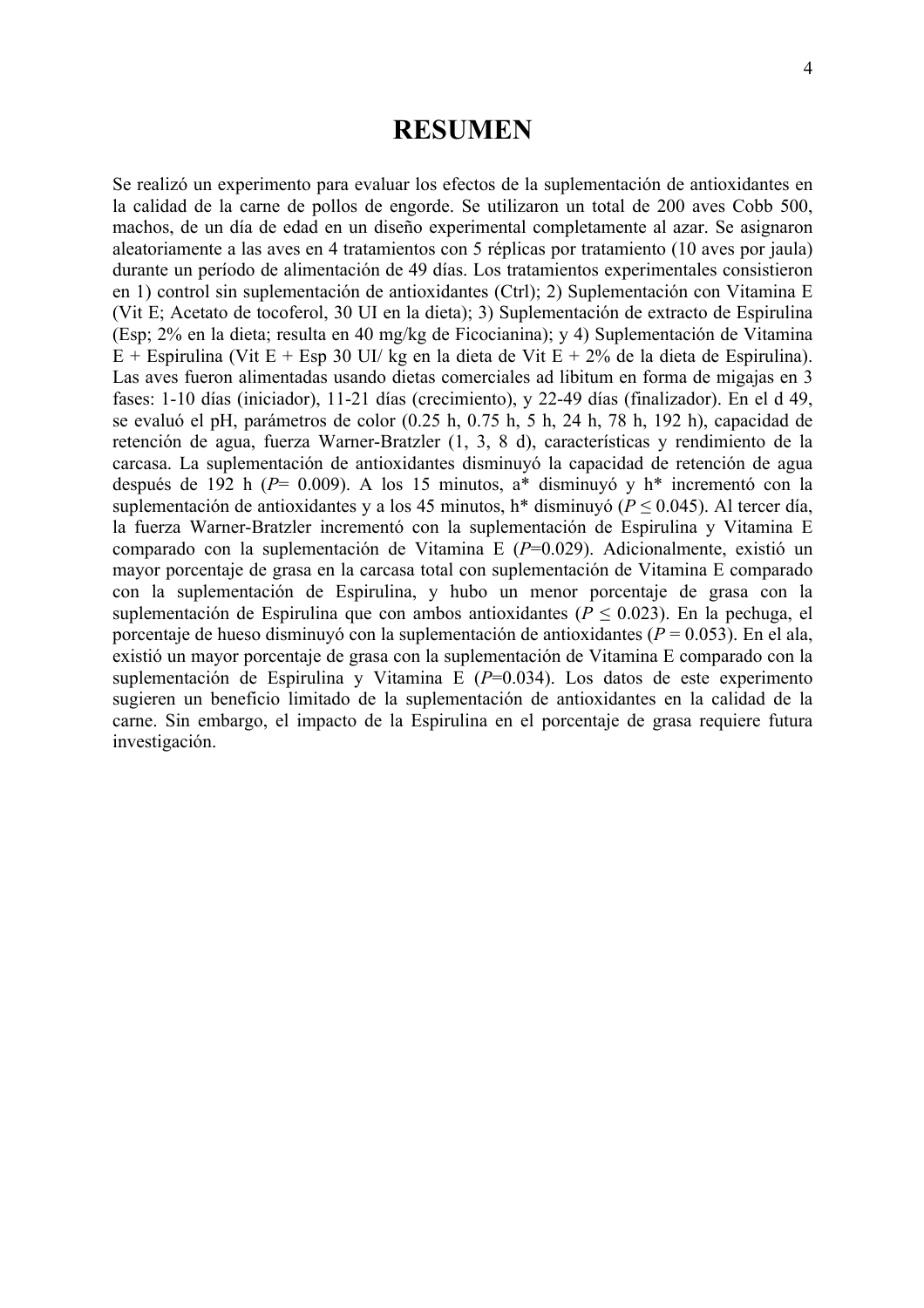## **ABSTRACT**

An experiment was conducted to evaluate the effects of antioxidant supplementation on meat quality and carcass yield of broilers. A total of 200 day-old Cobb 500 male broilers were used in a completely randomized design. Broilers were assigned into 4 treatments, 5 replications each for 49 d. Experimental treatments were 1) Control, without antioxidant supplementation; 2) Vitamin E supplementation (Tocopheryl acetate, 30 UI/kg of diet; 3) Spirulina supplementation (2% of the diet; 40 mg/kg of phycocyanin); 4) Vitamin  $E +$  Spirulina supplementation (30 UI/kg of diet of Vitamin  $E + 2\%$  of diet of Spirulina. Commercial diets were restrictedly fed in a crumble form in 3 phases. At 49 d, we evaluated pH, color parameters (0.25 h, 0.75 h, 5 h, 24 h, 78 h, 192 h), water holding capacity (WHC; 24 h, 78 h, 192 h), Warner-Bratzler shear force (1, 3, 8 d), carcass characteristics and carcass yield. Data were analyzed by ANOVA using the GLM procedure of SAS. Responses across time were evaluated as repeated measures. Antioxidant supplementation decreased WHC after 192 h (*P*= 0.009). At 15 minutes, a decreased and h increased with antioxidant supplementation, and at 45 minutes, h decreased ( $P \le 0.045$ ). Warner-Bratzler shear force increased with Spirulina and Vitamin E supplementation compared to Vitamin E supplementation at day 3 (*P*=0.029). There was a greater fat percentage in the total carcass with Vitamin E compared to Spirulina supplementation, and there was less fat percentage with Spirulina than with both antioxidants ( $P \le 0.023$ ). Breast bone percentage decreased with antioxidants ( $P = 0.053$ ). In the 3-joint wing. Vitamin E supplementation increased fat percentage compared to Vitamin E and Spirulina  $(P=0.034)$ . Data from this experiment suggest limited benefit of feeding antioxidants on meat quality. However, impact of Spirulina on fat percentage requires further exploration.

*Key words*: antioxidant, broilers, carcass yield, meat quality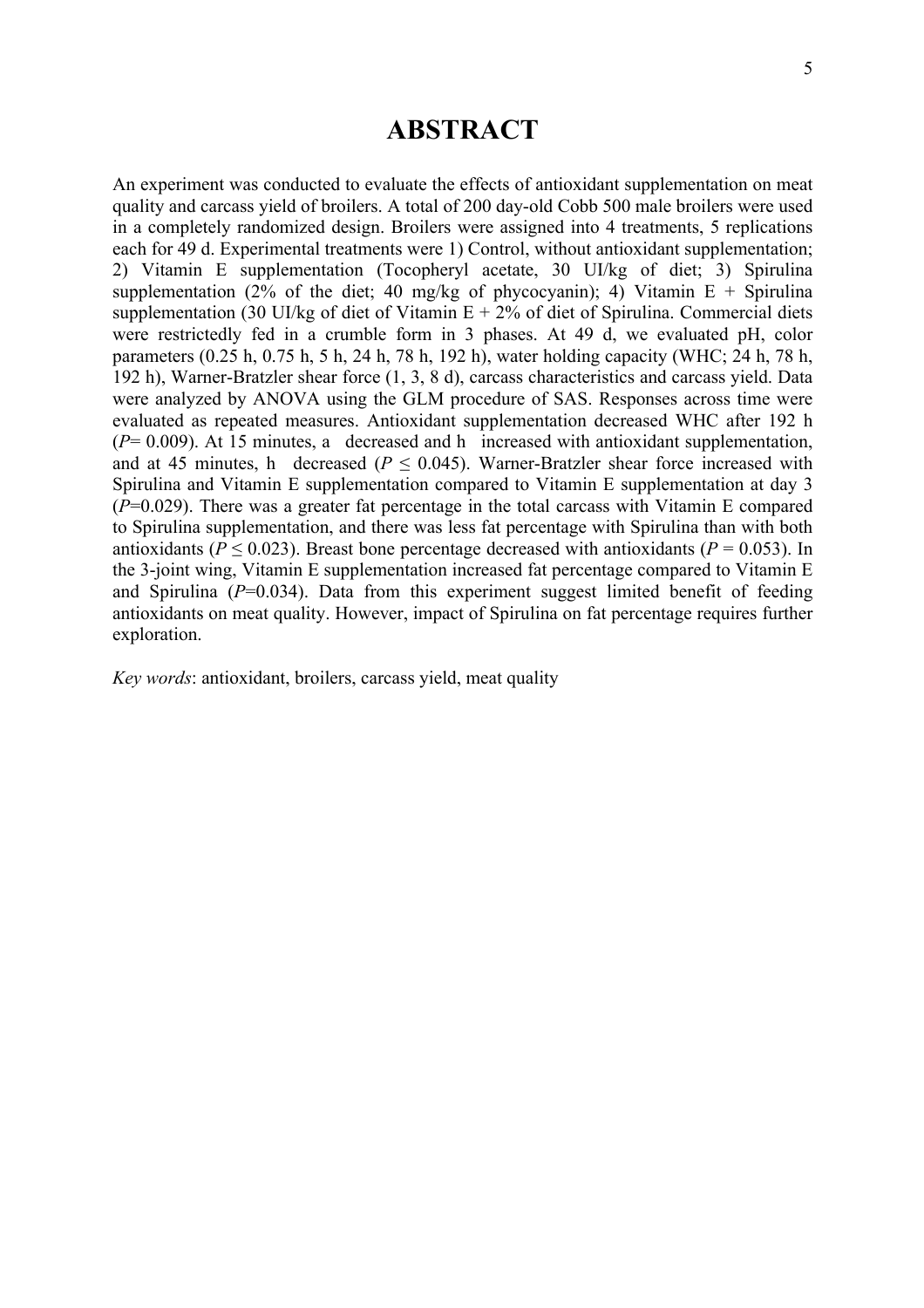# **TABLA DE CONTENIDO**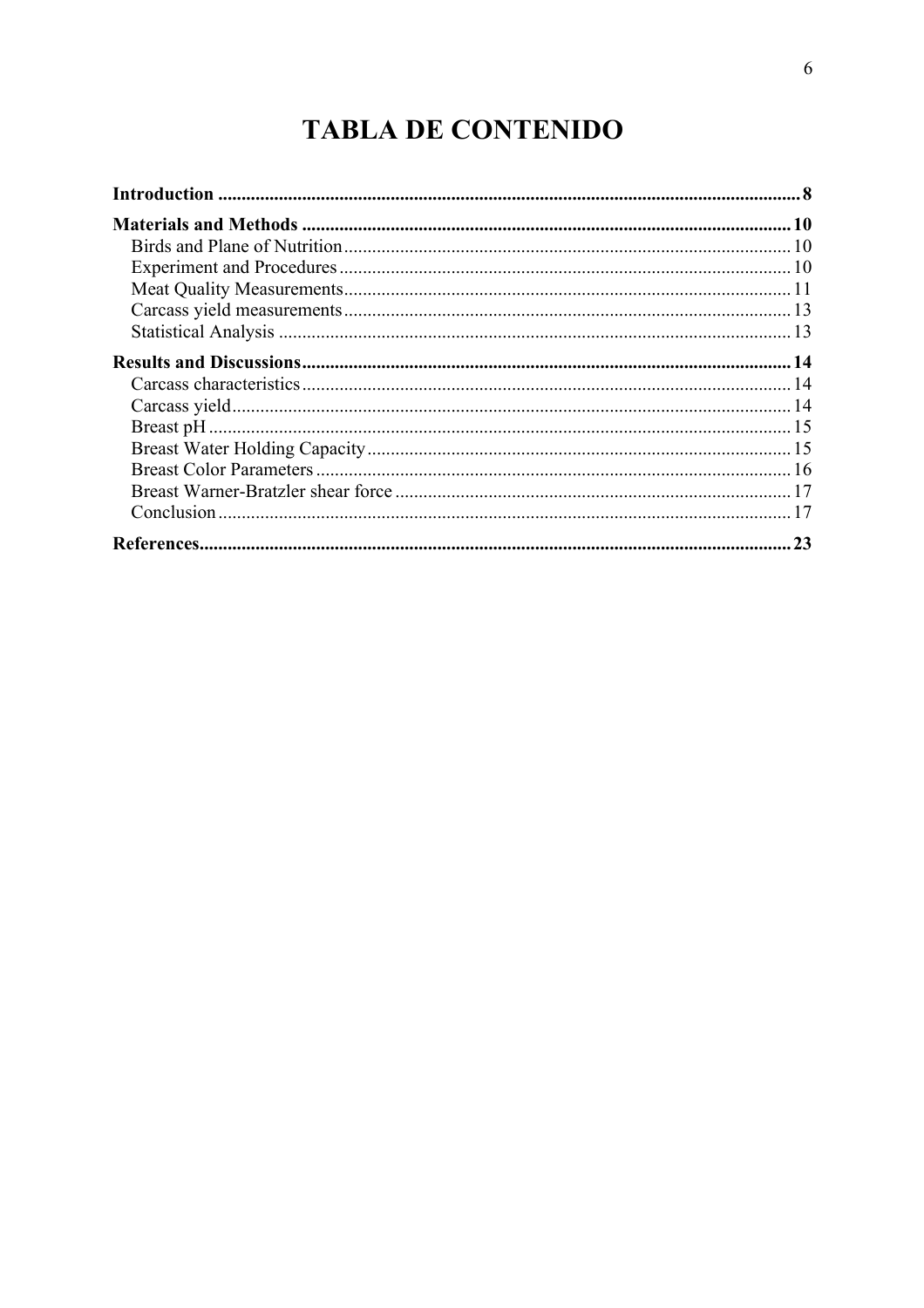# **ÍNDICE DE TABLAS**

| Table 3. Effects of antioxidant supplementation on breast pH and Water Holding Capacity. 20 |  |
|---------------------------------------------------------------------------------------------|--|
|                                                                                             |  |
| Table 5. Effects of antioxidant supplementation on breast Warner-Bratzler shear values      |  |
|                                                                                             |  |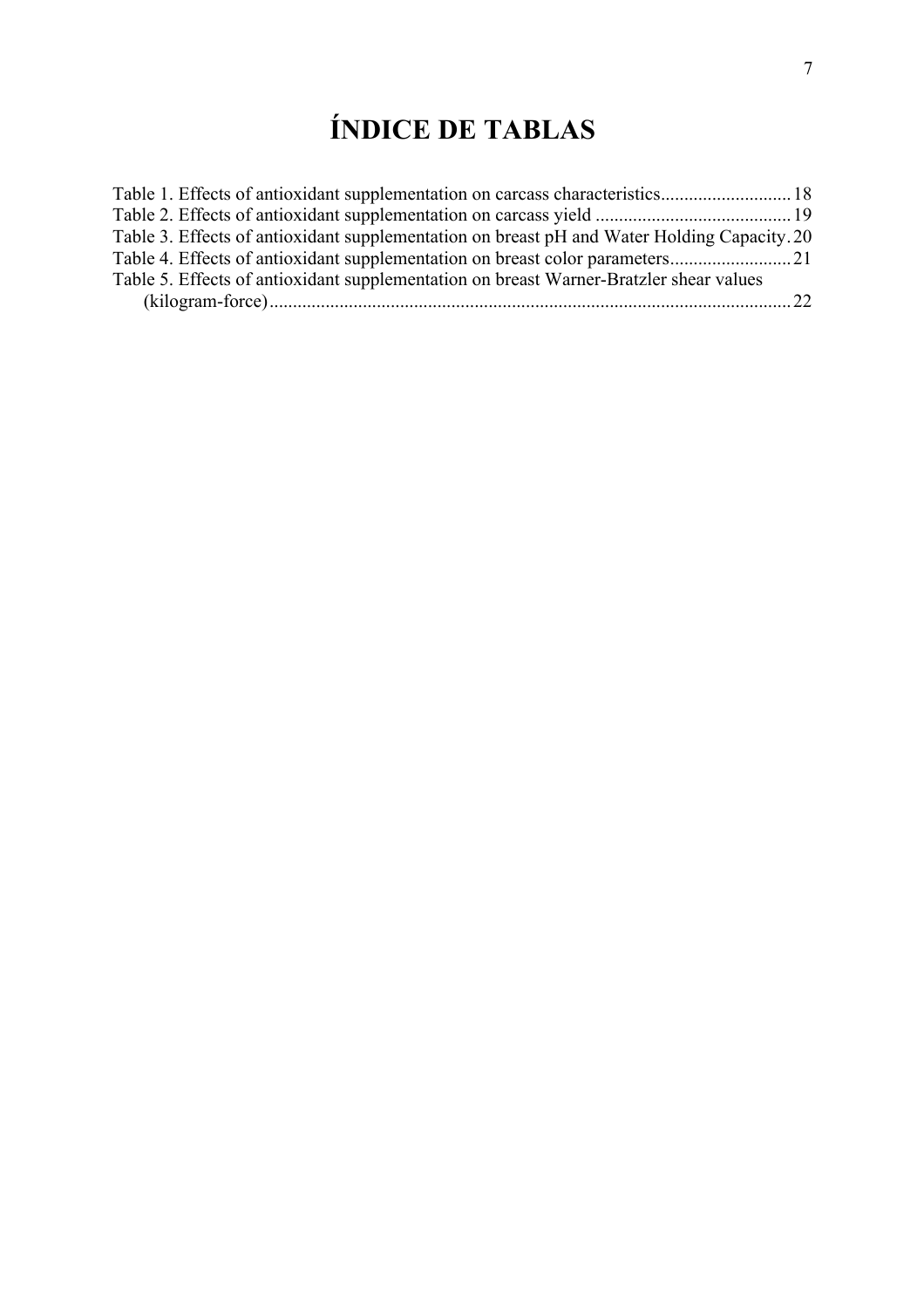# **INTRODUCTION**

Animal health is significant to achieve sustainable, responsible and efficient production system. Application of natural alternatives to encourage animal health and performance are needed (OIE, 2018). In addition, there is more interest in natural feed supplements to positively influence various aspects regarding productivity like palatability, performance, optimal immunity and meat quality (Dalle, et al., 2003). Madeira et al. (2017) published a review on microalgae as feed ingredients for livestock production and meat quality. In the last decade, there have been limited nutritional studies testing the benefits of microalgae like Spirulina on poultry (Peiretti and Meineri, 2008, Madeira et al, 2017), and scarce information relative to broiler meat quality. Spirulina algae consists of 20 g/kg of phycocyanin (Andes Spirulina, 2016), which has been associated with antioxidant properties (Romay, et al., 2003).

Spirulina has immune-enhancer activities, anticarcinogenic properties and can improve health. The algae have been reported to reduce hyperlipidemia, glucose levels in serum and hypertension control (Belay, et al., 1993). According to Dalle, et al. (2003), the use of Spirulina in rabbit and poultry nutrition improves bone development and strength, positively influencing carcass quality overall. In addition, Spirulina has high levels of carotenoid pigments such as zeaxanthin, xanthophylls and β-carotene. These accumulate in egg yolks and muscle tissue of chickens, increasing meat yellowness and redness (Takashi, 2003). According to Holman and Malau-Aduli (2012), there has been muscle tissue pigmentation that meets consumers preferences when 1% Spirulina was supplemented one week before slaughter. In the poultry industry, Spirulina supplementation is related with an improved feed efficiency. Particularly, when Spirulina is supplemented at high levels (up to 17%), it can eventually replace fish meal, vitamin and mineral premixes commonly used. Additionally, birds supplemented with the algae have shown a better health status in general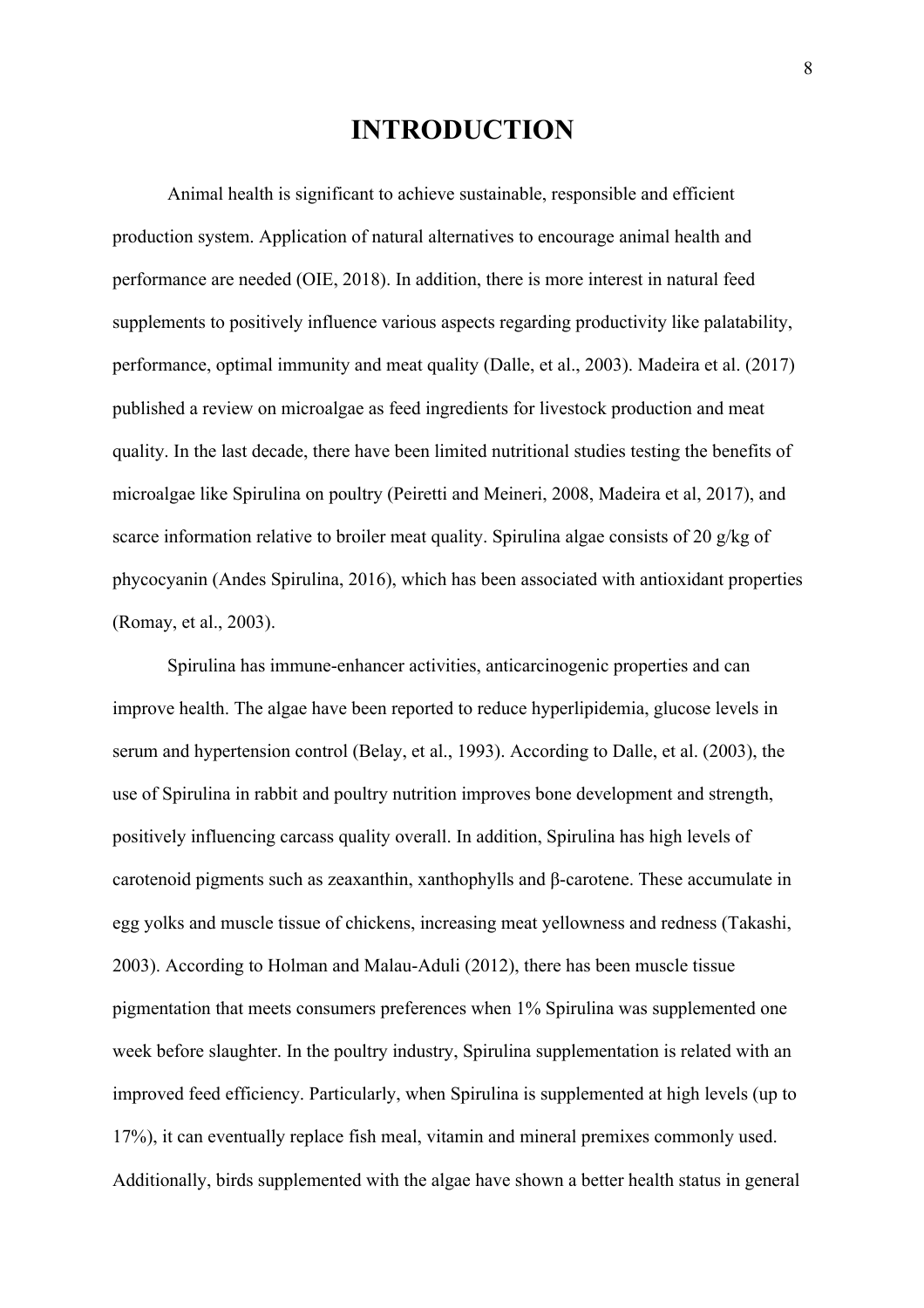than unsupplemented birds (Venkataraman et al., 1994). In the same way, Vitamin E has an important antioxidant function. Like Spirulina, Vitamin E has been shown to be an immunity enhancer (Karadas, et al., 2016).

To our knowledge, there is not information available contrasting Vitamin E and Spirulina supplementation directly on broiler carcass and meat quality. Therefore, the objective of this experiment was to evaluate the effects of supplementation of Spirulina extract, Vitamin E and their combination on meat quality and carcass yield in broilers fed commercial diets.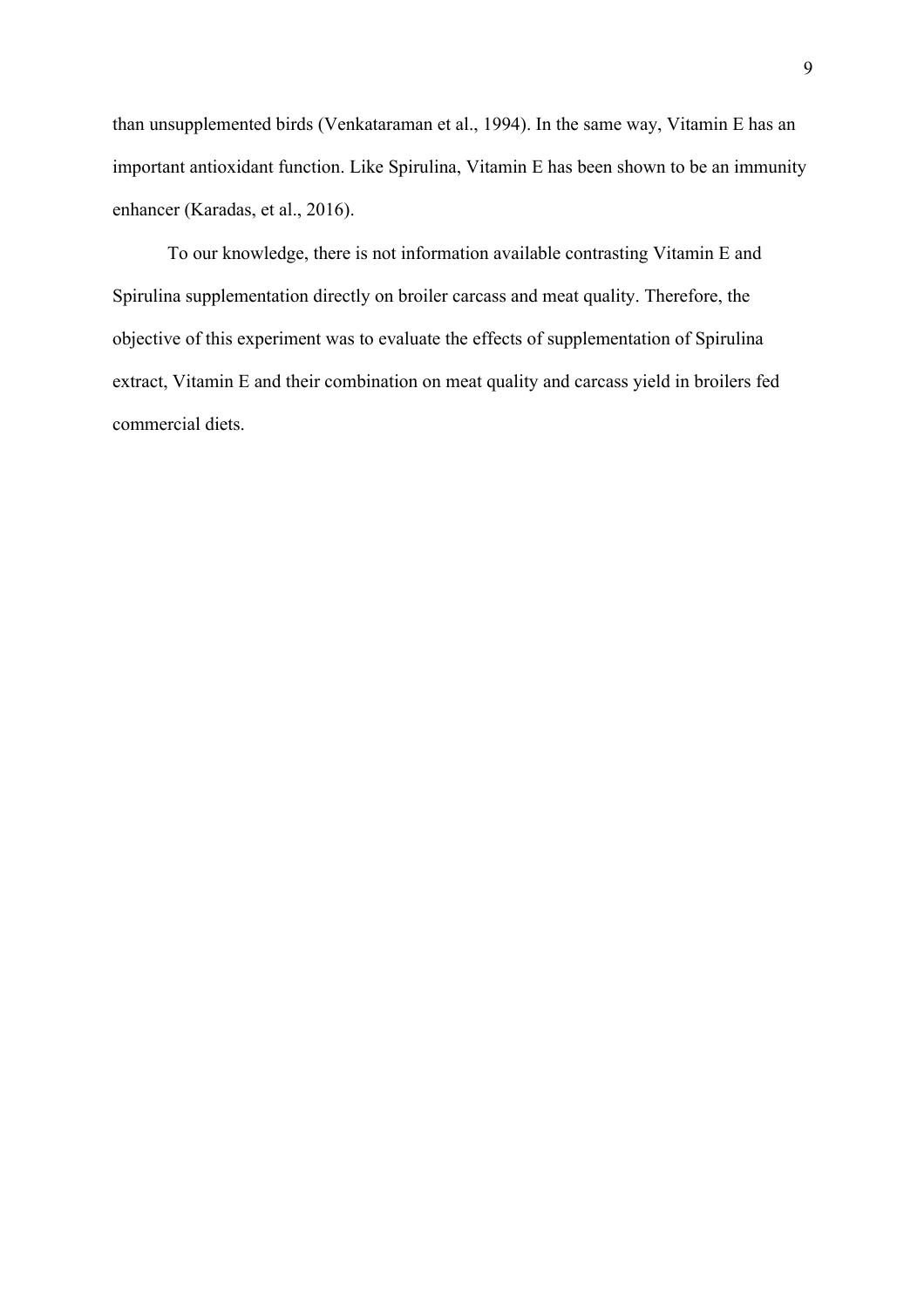# **MATERIALS AND METHODS**

All procedures and methods were approved by the Institutional Animal Care and Use Committee by the University, following FASS (2010) guidelines.

### **Birds and Plane of Nutrition**

A total of 200 one-day-old Cobb 500 broiler birds were obtained from commercially hatched eggs and were used to examine their meat quality, carcass characteristics, and carcass yield. The birds were reared and grown to market age under standard commercial conditions. Birds were provided free access to feed and water and were kept at an altitude of 2600 m above the sea level.

Broilers were randomly assigned into 4 treatments, 5 replications per treatment (10) birds/pen) for 49 d. Experimental treatments were 1) Control, without antioxidant supplementation (Ctrl); 2) Vitamin E supplementation (VitE; Tocopheryl acetate, 30 UI/kg of diet; 3) Extract of Spirulina supplementation (Spi; 2% of the diet; resulting on 40 mg/kg of phycocyanin); and 4) Vitamin  $E +$  Spirulina supplementation (VitE+Spi, 30 UI/kg of diet of Vit.  $E + 2\%$  of spirulina on the diet. Commercial diets were fed ad libitum in a crumble form in 3 phases: 1–10 d (starter; 21% CP, and 3100 Mcal/kg ME), 11–21 d (grower; 20% CP and 3200 Mcal/kg ME), and 22–49 d (finisher; 18% CP and 3300 Mcal/kg ME). Carcass characteristics, carcass yield, meat quality parameters (pH, color, water holding capacity) and Warner-Bratzler shear values were measured.

### **Experiment and Procedures**

All birds were slaughtered and processed at 49 d of age by cervical dislocation. Birds were immediately exsanguinated by manually severing both the carotid arteries and at least 1 jugular vein with a knife and were allowed to bleed for 2 minutes. After bleeding, birds were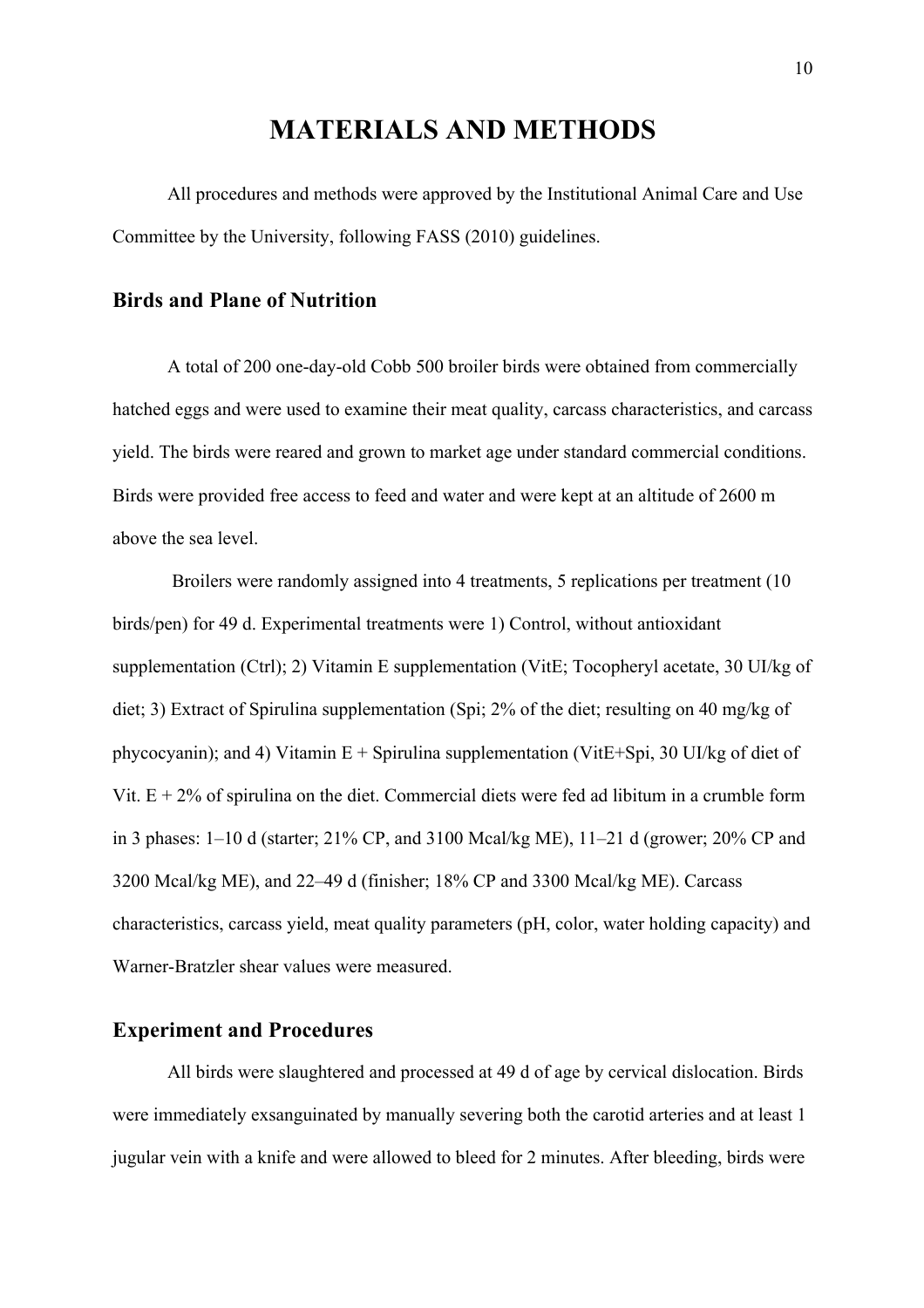scalded at 65°C in a rotary scalder followed by carcass defeathering. After slaughter and plucking operations, the head and legs were removed, and broiler chickens were eviscerated. The whole carcasses were weighted approximately 15 min after slaughter to obtain the hot carcass weight (HCW). Carcasses were divided following the U.S. Trade description for Poultry (USDA, 2000). An 8-piece tradition cut-up chicken was produced by cutting a whole bird into 2 split breasts with and rib portions, 2 drumsticks, 2 thighs with back portions, and 2 wings. The cuts from the left half-carcass were individually weight, vacuum packaged and frozen at -30ºC for subsequent dissection. The proportion of each cut in carcass was calculated as the weight of the sum of same cuts divided by HCW (x 100).

The right breast from each carcass was divided into 3 cuts and stored at 4ºC for technological meat quality evaluation during 8 days. All samples were transported to carcass and meat quality laboratory at Universidad Nacional de Chimborazo, where carcass component distribution and meat quality measurements were performed.

#### **Meat Quality Measurements**

Breast and leg colors were evaluated using a Chromameter (Minolta CR 400, Minolta GmbH, Langenhagen, Germany) and expressed using the CIE-LAB dimensions of redness (a), yellowness (b), lightness (L), chroma (C), and hue angle (h); for each bird, three readings were performed, and the averages were calculated and recorded (Karadas, 2016). Immediately after cutting the carcasses, the internal muscle pH was measured directly at 15 min, 45 min, 5 h, 24 h, 78, h, 192 h postchilling through an incision made by a knife in the right pectoralis major muscle by means of a portable pH meter (Boeco BT-600, Germany) (Abdullah and Matarneh, 2010). We measured at those time periods to simulate different points of chicken meat production industry from slaughter to consumer purchase. At Ecuadorian conditions takes approximately one or two days for the meat to get from the slaughterhouse to commercial distribution points, depending on their distance. This way, the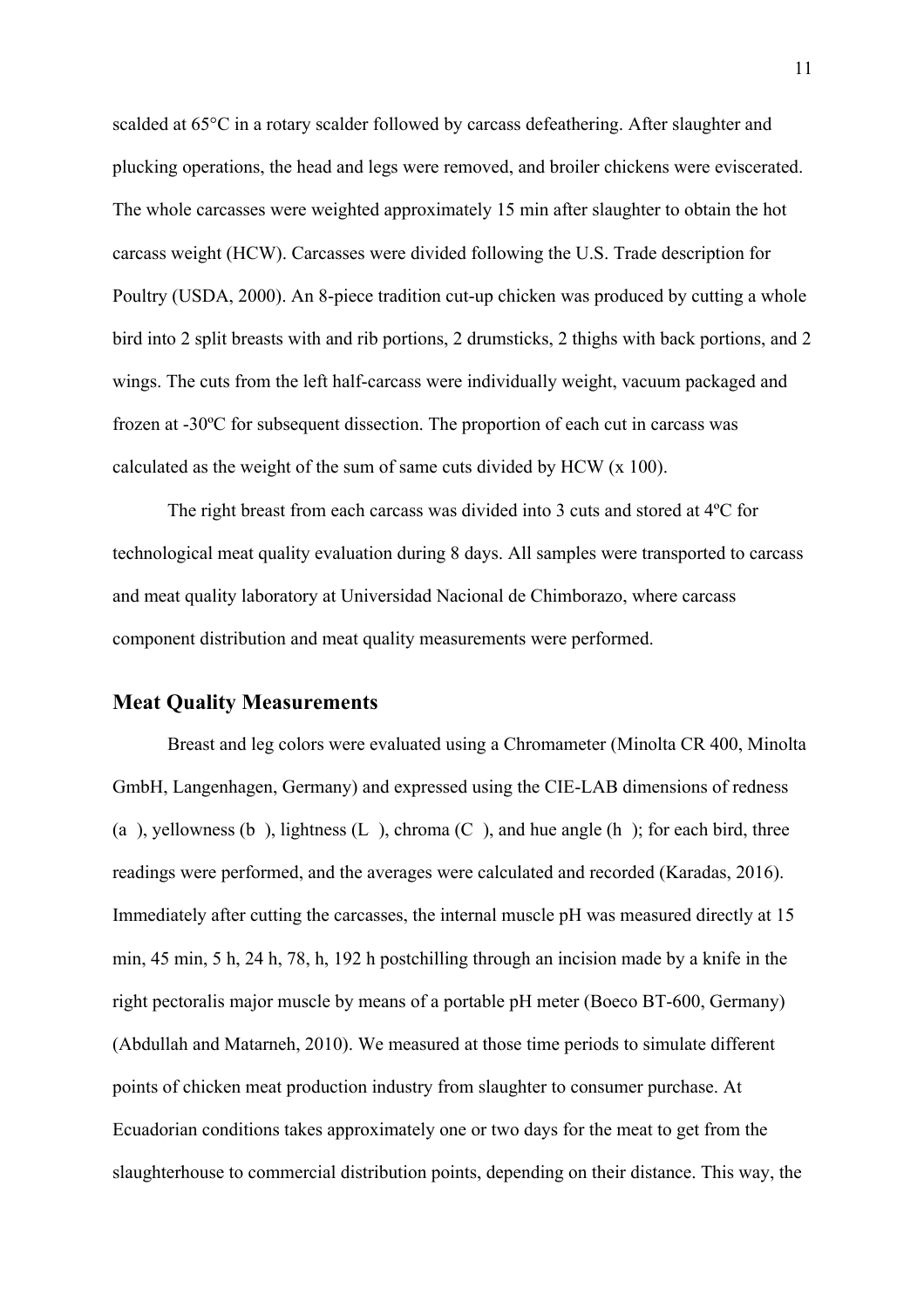products will be on the racks 3 to 4 days post slaughter. Finally, the time the product will remain on display, depends on the quality and the appropriate refrigeration. Whole chicken properly processed and stored below 4°C has up to 9 days of shelf life (G. Romo, personal communication).

One chicken from each pen was collected to measure meat quality by using one of its breasts to measure pH and color whereas the other breast was used to measure cooking loss and Warner-Bratzler shear values. While the frozen muscles were still on their plates, they were thawed overnight in a refrigerator at 4°C. The muscles were then removed from the plates and manually deboned (left and right pectoralis major muscles without skin). Breast thawing loss was recorded by the weight of the breast before and after thawing. Both muscles were removed by severing the humeral-scapular joint and pulling it downward to strip the meat from the breast. The deboning process was performed by the same person, and care was taken to ensure that all fillets were removed in the same manner so that the meat quality variables would not be affected by the deboning procedure. For meat quality analysis, 1 pectoralis muscle was chosen randomly and used for measurements of cooking loss and shear force, whereas the other was used for color, pH, and water-holding capacity measurements. After breasts were deboned, 1 of the pectoralis muscles was weighed (initial weight) and then placed in a labeled polythene bag. The bags were placed in a thermostatically controlled water bath and cooked for 25 min at 85°C to achieve a maximum internal temperature of 80°C. After cooking, the bags were cooled at room temperature (25°C) before opening to drain the liquid, and the cooked samples were dried with a paper towel to remove excess surface moisture and reweighed. Cooking loss was reported as the weight lost during cooking divided by the fresh sample weight and was expressed as a percentage.

Within 3 h of cooking, the dried samples from each pectoral is major muscle were cut to obtain 6 cores ( $20 \times 13 \times 13$  mm) of similar sizes, parallel to a line beginning at the

12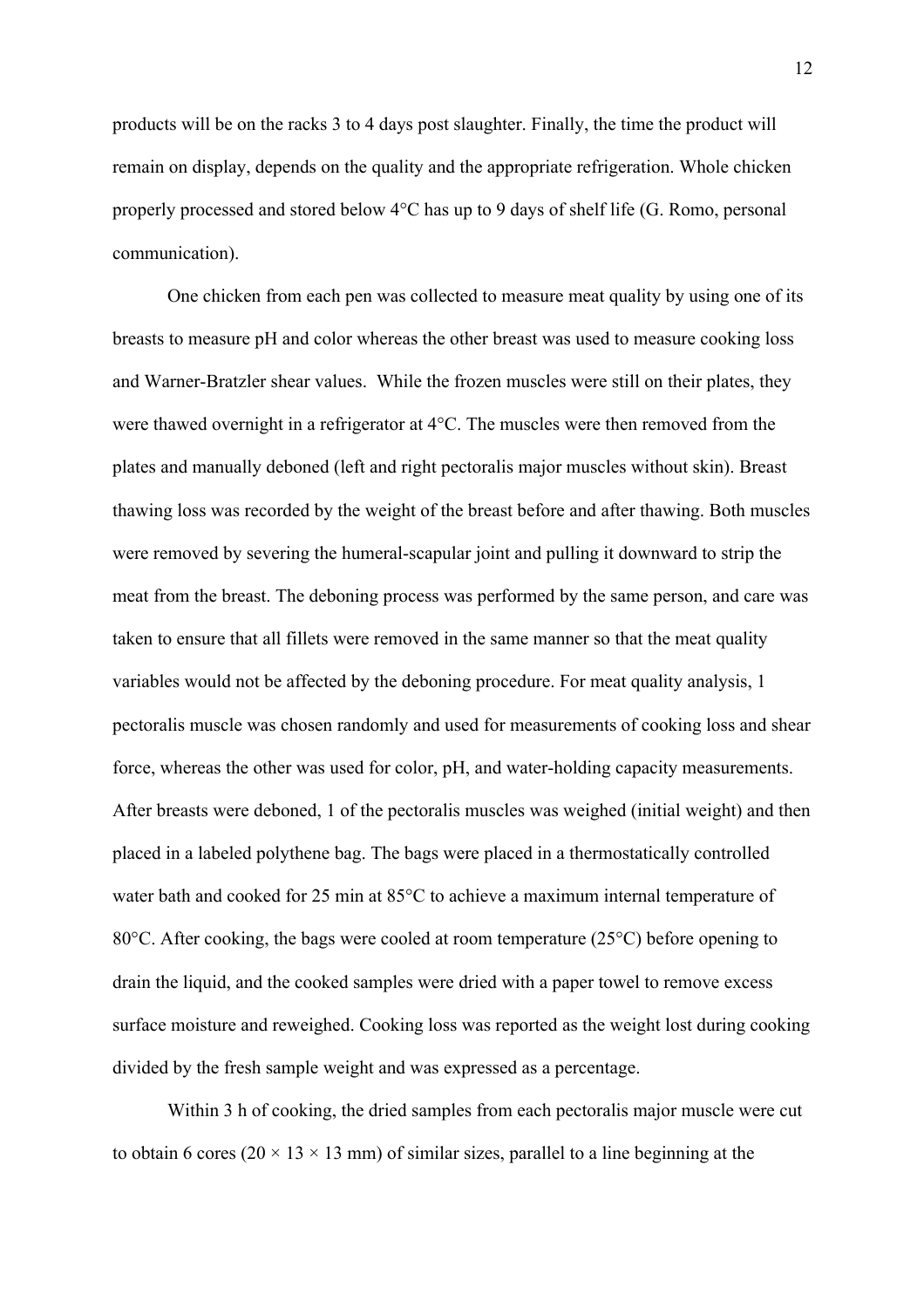humoral insertion and ending at the point adjacent to the keel, including the complete depth of each cooked muscle sample. Each core was sheared perpendicularly to the longitudinal orientation of the muscle fiber, using a Warner-Bratzler shear blade with the triangular slotcutting edge mounted on a shear force device (model 235, Salter Brecknell, USA) to determine the peak force (in kilogram-force) when shearing the samples. Shear force was determined as the average of the maximum force of the 6 replicates from each pectoralis major muscle sample (Karadas, 2016).

#### **Carcass yield measurements**

Carcass and carcass parts yield data were collected from 1 bird/pen (n=5 broilers/treatment) and included carcass yield (postchilled), thighs, breasts, wings, legs, abdominal fat (including fat around gizzard), kidneys and whole liver. Combined total mass was recorded for all parts considered as pairs (e.g., legs, thighs, both sides of the breast). Kidney and liver weights were expressed as percentages of whole live bird weight. Carcass yield was expressed as the percentage of whole live bird weight, and parts yields were expressed as the porcentage of postchilled dressed carcass weight. Bird carcasses and remaining diets were disposed of by composting, conforming to local regulations.

#### **Statistical Analysis**

Data were analyzed by ANOVA using the GLM procedure of SAS (SAS Institute, 1996), with the pen being defined as the experimental unit. Means were separated using preplanned contrast (Ctrl vs average of all antioxidants; Vit E vs Spi; Vit E vs VitE+Spi). Responses across time were evaluated as repeated measures (i.e meat quality parameters pH, and color). Results were expressed as the least squares means and SEM. Probability values less than 0.05 were considered significant.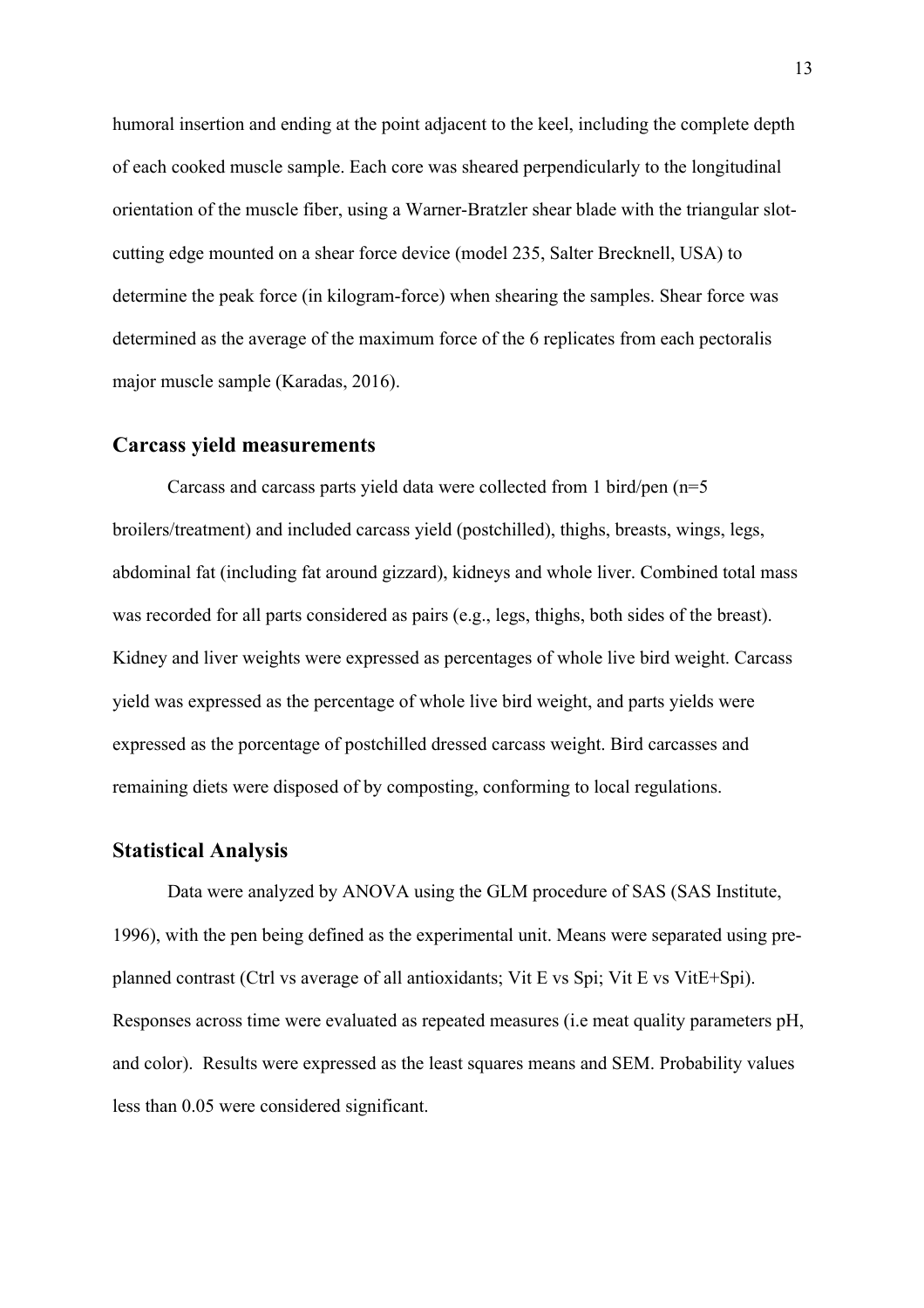# **RESULTS AND DISCUSSIONS**

#### **Carcass characteristics**

The effects of antioxidative supplementation on eviscerated weight, carcass weight and carcass parts percentages are shown on Table 1. There were no significative differences in carcass characteristics between treatments ( $P \ge 0.083$ ). Results from this experiment agrees to previous data. Cheong, et al. (2015), fed Spirulina at 4% of the diet in quails during the whole feeding period and presented similar results to described above.

### **Carcass yield**

The effects of antioxidant supplementation on carcass yield, muscle, bone, fat and skin percentages of each carcass part are shown on Table 2. Antioxidant supplementation did not alter breast, thigh, drumstick or total carcass yields ( $P \ge 0.053$ ). However, there was a greater total fat percentage in the carcass with VitE supplementation compared to Spi supplementation. There was less total fat percentage with Spi supplementation than with Spi+VitE ( $P \le 0.023$ ). Birds supplemented with VitE increased fat percentage compared to VitE + Spi supplementation in the 3-joint wing  $(P=0.034)$ . According to Cheong, et al. (2015), there was a significant decrease of fat percentage on quails fed up to 4% Spirulina, associated with lipid reduction properties. In addition, Peiretti and Meineri (2011) reported a lower lipid content in rabbit meat with Spirulina supplementation at different concentrations (50-150 g/kg). Spirulina has shown an ability to modulate lipid concentration in the body because its water soluble portion reduces the low-density lipoproteins (LDP) and highdensity lipoproteins (HDP) ratio in blood (Ravi et al., 2010). This could be associated with the decreased fat deposition in the total carcass and the 3-joint wing in birds supplemented with Spirulina observed in our experiment.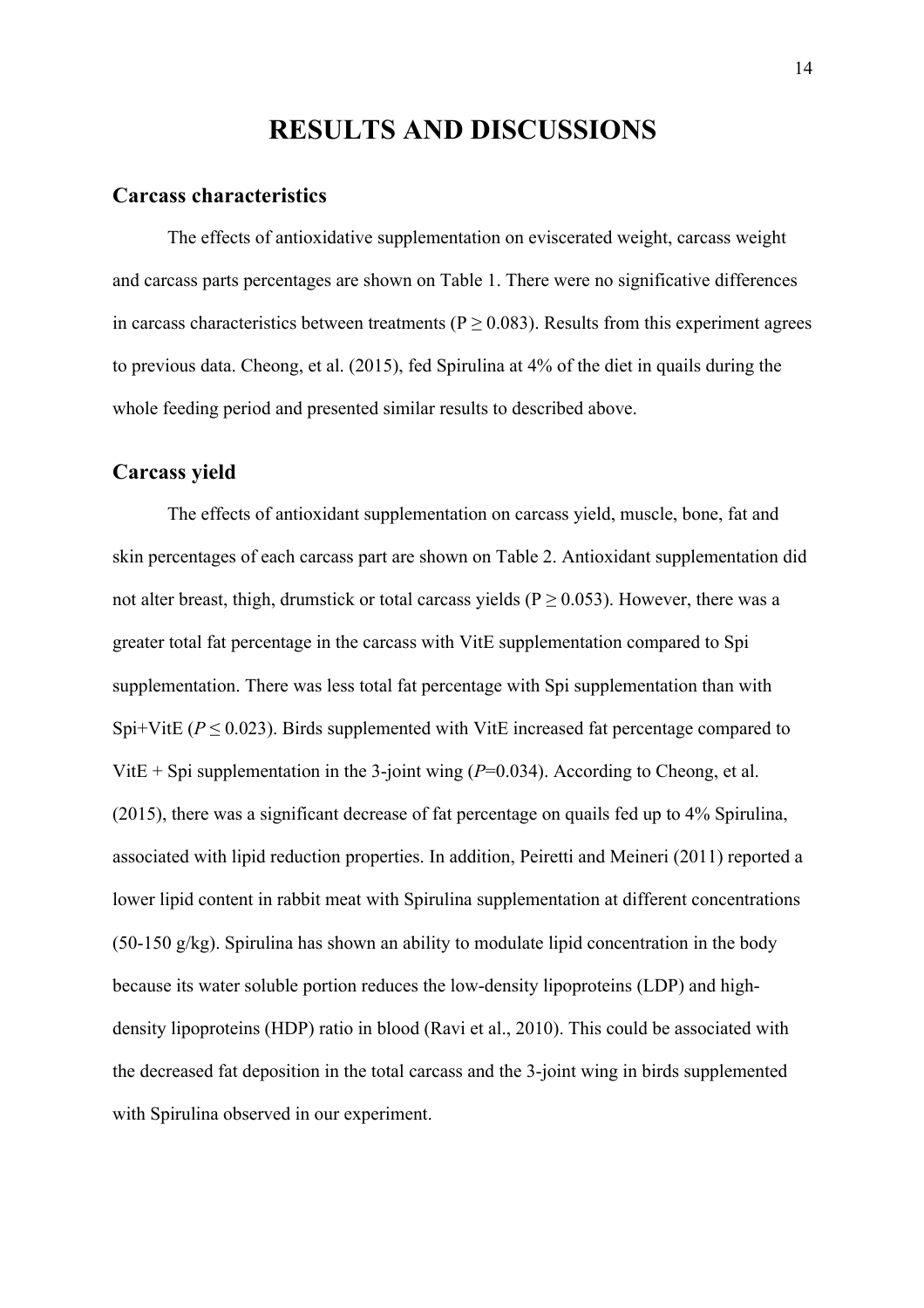### **Breast pH**

The effects of antioxidant supplementation on pH are shown on Table 3. There were no significant differences in pH between treatments ( $P \ge 0.057$ ). These results are in accordance with a study conducted by Raach-Moujahed et al. (2011) who found no significant changes in post mortem broilers pH at 0.25, 1, 3 and 24 h. This occurred when birds were fed diets with up to 5% Spirulina supplementation (Raach-Moujahed et al., 2011).

## **Breast Water Holding Capacity**

The effects of antioxidant supplementation on water holding capacity (WHC) are shown on Table 3. There were no significant differences on WHC at 24 and 78 h ( $P > 0.072$ ), however, antioxidant supplementation decreased WHC after 192 h ( $P= 0.009$ ). In a study conducted by Dal Bosco et al. (2014), WHC was evaluated up to 9 d. They observed that antioxidant supplementation (Thyme and Spirulina) had a significant impact on WHC that contrast results explained above. On days 3 and 6, thyme supplementation increased approximately 5% the WHC of rabbit meat. Finally, there were no significant differences in WHC regarding Spirulina supplementation. At 9 d, WHC was not significantly altered by antioxidant supplementation. The results obtained by Dal Bosco et al. (2014) completely differ to our data. WHC is a meat quality parameter that decreases when refrigeration periods increase because of membrane catabolism. We observed a decreased WHC probably because of a lower water content in meat as previously noted on the fat content (Dal Bosco et al., 2014). When evaluating the effects of Spirulina supplementation on carcass yield parameters, we observed that the total carcass fat percentage decreased significantly. This decrease in fat percentage could be related to the observed decrease in WHC.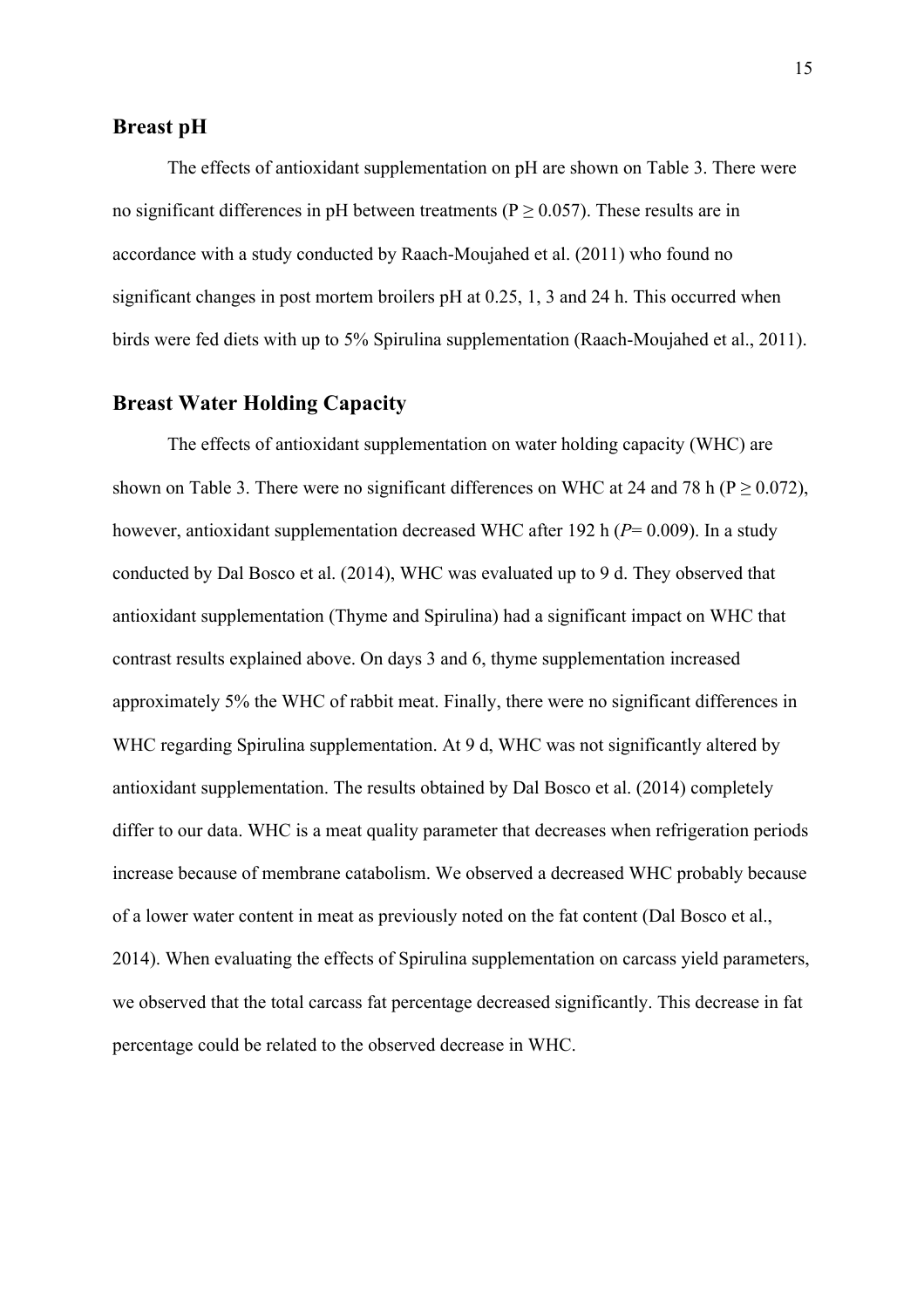#### **Breast Color Parameters**

The effects of antioxidant supplementation on color parameters are shown on Table 4. Antioxidant supplementation did not alter lightness  $(L)$ , yellowness  $(b)$  and chroma  $(c)$ during 0.25, 0.75, 5, 24, 78 and 192 h after slaughter ( $P \ge 0.151$ ). At 0.25 h, redness (a) decreased and hue angle (h) increased with antioxidant supplementation, and at 0.75 h, h decreased ( $P \le 0.045$ ). There were no significant differences in redness (a) and hue angle (h) across treatments during 5, 24, 78 and 192 h ( $P \ge 0.095$ ). In a study conducted by Cheong et al. (2015), 4% inclusion of Spirulina in a quail diet increased redness (a) and yellowness (b) significantly immediately after slaughter, and there were no significant changes in lightness (L). In a study conducted by Raach-Moujahed et al. (2011), redness was not affected by Spirulina inclusion in broiler diet at different concentrations. However, in contrast to our experiment, yellowness increased with 2.5 and 5% Spirulina supplementation. Spirulina can affect meat color due to the accumulation of pigments such as zeaxanthin and β-carotenes on tissues (Toyomizu, et al., 2001). However, in our experiment, Spirulina did not alter meat color parameters overall. This difference between our results and other previous investigations, could be explained by a difference of Spirulina inclusion and diet composition (Raach-Moujahed et al., 2011). In a study conducted by Karadas, et al. (2016), antioxidant supplementation (100 mg/kg lutein, 100 mg/kg lycopene, and Vitamin E 200 mg/kg) affected meat color parameters significantly. Yellowness (b) was higher with lutein supplementation, and lycopene supplementation did not significantly alter color parameters. In addition, 200 mg/kg of Vitamin E in the diet decreased yellowness (b) significantly. Redness (a) and lightness  $(L)$  values were not significantly affected by antioxidant supplementation.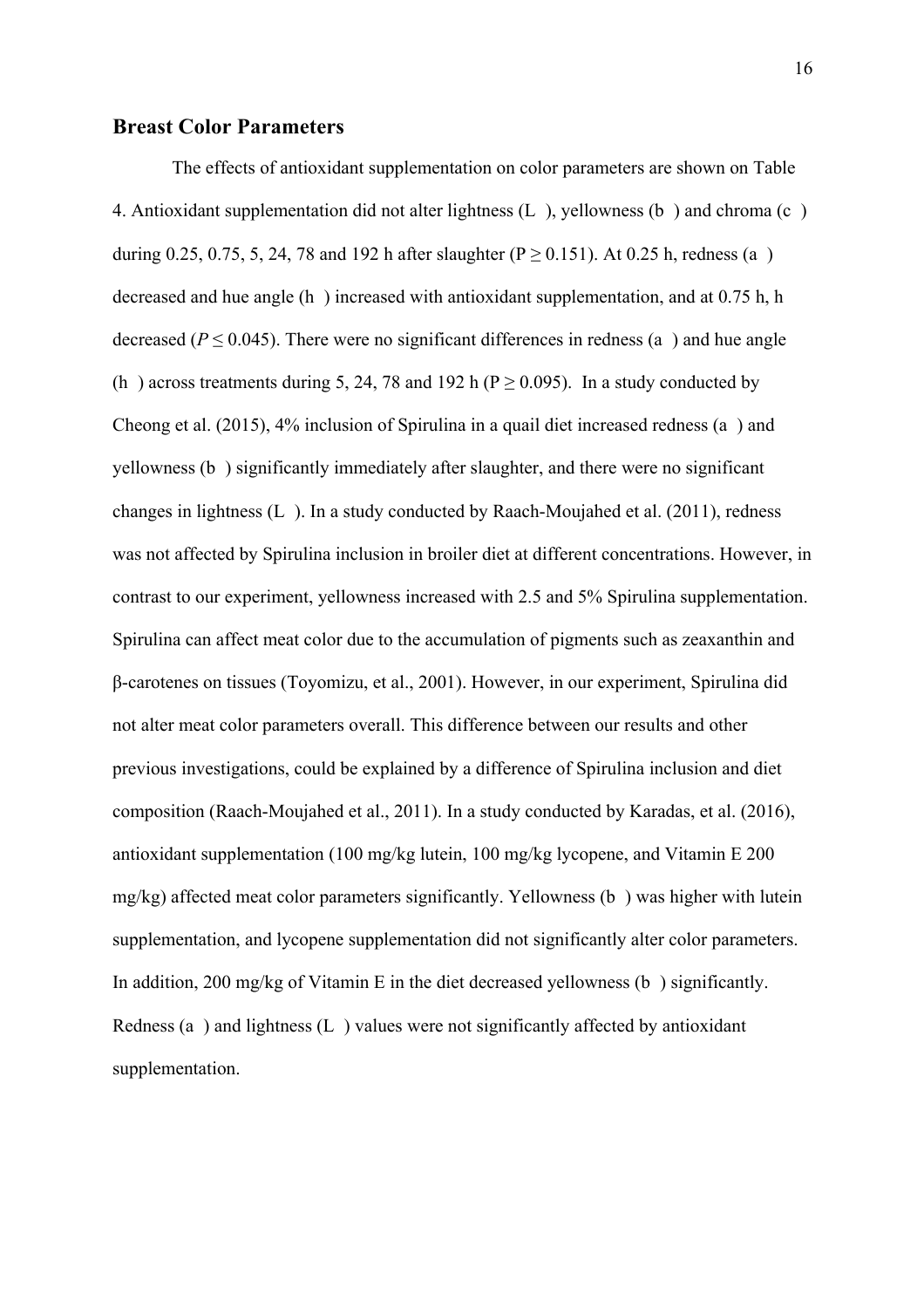#### **Breast Warner-Bratzler shear force**

The effects of antioxidant supplementation on Warner-Bratzler shear force are shown in Table 5. Antioxidant supplementation did not alter Warner-Bratzler shear force during d 1, and d 8 ( $P \ge 0.175$ ). At day 3, Warner-Bratzler shear force increased with VitE + Spi supplementation compared to VitE supplementation (*P*=0.029). In a study conducted by Raach-Moujahed et al. (2011), diet incorporation of Spirulina at 1, 2.5 and 5% did not alter meat tenderness significantly. In contrast to our results, Cheong, et al., (2015), reported that Spirulina in quail diets decreased shear force, associated with improved meat tenderness. In both of these previous studies, tenderness measurement times are not clearly specified. Thus, differences between literature and our experiment could be explained since measurements were performed in various time periods.

### **Conclusion**

Data from this experiment suggest limited benefit of feeding antioxidants on meat quality parameters. However, impact of Spirulina on fat percentage requires further exploration. Additionally, this experiment demonstrates how the addition of a natural antioxidant such as Spirulina interacts with a synthetic antioxidant used in the industry. With a similar antioxidant activity, an additive effect would be expected, thus, Spirulina can fulfill a role as antioxidant while Vitamin E can fulfill its other physiological activities. Vitamin E plays a non-antioxidant role in various molecular processes such as gene expression and enzymatic activity. In addition, by enhancing Vitamin E availability, broiler lots can avoid consequences of Vitamin E deficiencies such as muscular degeneration and anemia due to erythrocyte destruction (Schubert, et al., 2018). All this translating in an optimized broiler production. With the need of the industry to find new natural alternatives to enhance production, the use of natural antioxidants such as Spirulina is encouraged.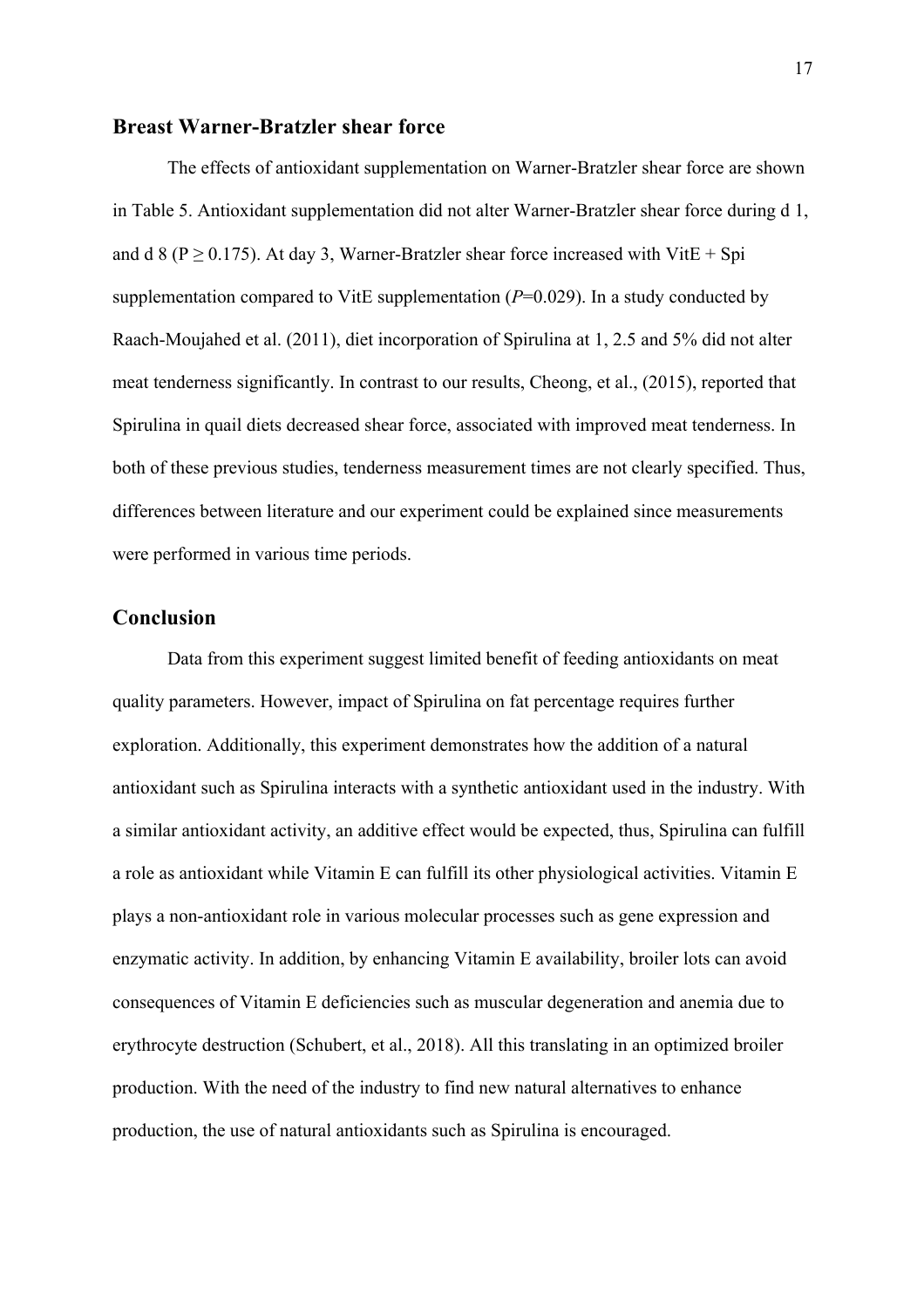|                |         | Treatments <sup>a</sup> |         |          |                 | Contrasts <sup>b</sup> |                |       |
|----------------|---------|-------------------------|---------|----------|-----------------|------------------------|----------------|-------|
| Item           | Control | Spi                     | VitE    | Spi+VitE | SE <sup>c</sup> |                        | $\overline{2}$ | 3     |
|                |         |                         |         |          |                 |                        |                |       |
| Live           | 3077.5  | 3225.24                 | 3310.20 | 3204.7   | 154.312         | 0.356                  | 0.702          | 0.636 |
| weight, g      |         |                         |         |          |                 |                        |                |       |
| Carcass        | 2140.4  | 2190.6                  | 2052.2  | 2191.8   | 88.218          | 0.966                  | 0.284          | 0.280 |
| weight, g      |         |                         |         |          |                 |                        |                |       |
| Carcass        | 69.97   | 68.09                   | 62.95   | 68.42    | 3.37            | 0.384                  | 0.297          | 0.268 |
| $(\%)$         |         |                         |         |          |                 |                        |                |       |
| Breast $(\% )$ | 36.73   | 36.50                   | 35.54   | 36.40    | 1.186           | 0.678                  | 0.577          | 0.616 |
| Thigh $(\% )$  | 20.76   | 20.36                   | 20.60   | 22.59    | 0.960           | 0.710                  | 0.860          | 0.163 |
| Drumstick      | 14.85   | 15.66                   | 14.02   | 15.33    | 0.625           | 0.833                  | 0.083          | 0.158 |
| $(\%)$         |         |                         |         |          |                 |                        |                |       |
| $3$ -joint     | 10.02   | 9.95                    | 9.72    | 9.92     | 0.302           | 0.663                  | 0.594          | 0.642 |
| wing $(\% )$   |         |                         |         |          |                 |                        |                |       |

Table 1. Effects of antioxidant supplementation on carcass characteristics

<sup>a</sup> Experimental treatments were 1) Control, without antioxidant supplementation (Ctrl); 2) Vitamin E supplementation (**VitE**; Tocopheryl acetate, 30 UI/kg of diet; 3) Extract of Spirulina supplementation (**Spi**; 2% of the diet; resulting on 40 mg/kg of phycocyanin); and 4) Vitamin E + Spirulina supplementation (**VitE+Spi**, 30 UI/kg of diet of Vit. E + 2% of the diet of Spirulina. <sup>b</sup> Contrasts included: 1) Control vs average antioxidants; 2) Spi vs VitE; 3) VitE vs Spi+VitE  $\degree$  SE of the treatment means (n = 5).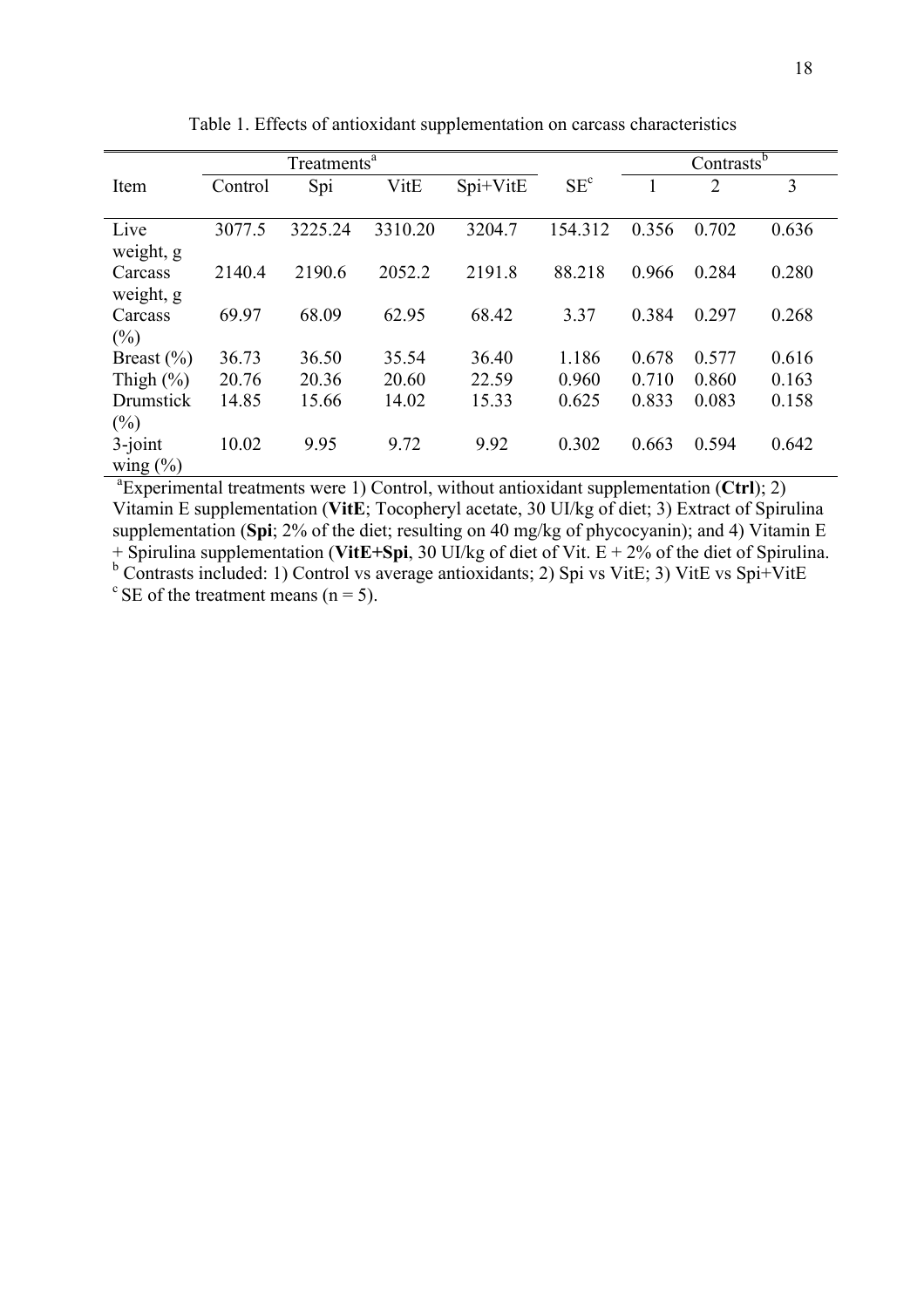|                      |                                                                                                         | Treatments <sup>a</sup> |       |          | Contrastsb      |              |                |       |  |  |
|----------------------|---------------------------------------------------------------------------------------------------------|-------------------------|-------|----------|-----------------|--------------|----------------|-------|--|--|
| Item                 | Control                                                                                                 | Spi                     | VitE  | Spi+VitE | SE <sup>c</sup> | $\mathbf{1}$ | $\overline{2}$ | 3     |  |  |
| <b>Total carcass</b> |                                                                                                         |                         |       |          |                 |              |                |       |  |  |
| Muscle $(\% )$       | 57.27                                                                                                   | 57.64                   | 55.84 | 56.52    | 1.469           | 0.727        | 0.398          | 0.746 |  |  |
| Bone $(\% )$         | 16.28                                                                                                   | 15.13                   | 16.12 | 14.93    | 0.626           | 0.237        | 0.281          | 0.196 |  |  |
| Fat $(\%)$           | 9.92                                                                                                    | 8.47                    | 12.15 | 8.25     | 1.032           | 0.809        | 0.023          | 0.017 |  |  |
| Skin $(\%)$          | 8.21                                                                                                    | 9.09                    | 8.90  | 10.59    | 0.713           | 0.130        | 0.846          | 0.112 |  |  |
| Breast $(\% )$       |                                                                                                         |                         |       |          |                 |              |                |       |  |  |
| Muscle $(\% )$       | 78.48                                                                                                   | 77.06                   | 77.35 | 76.61    | 1.828           | 0.496        | 0.910          | 0.778 |  |  |
| Bone $(\% )$         | 8.60                                                                                                    | 6.97                    | 8.07  | 6.39     | 0.605           | 0.053        | 0.215          | 0.066 |  |  |
| Fat $(\% )$          | 4.21                                                                                                    | 4.55                    | 5.08  | 4.08     | 0.955           | 0.750        | 0.700          | 0.467 |  |  |
| Skin $(\%)$          | 4.98                                                                                                    | 5.53                    | 5.86  | 7.65     | 0.958           | 0.235        | 0.812          | 0.205 |  |  |
| Thigh $(\% )$        |                                                                                                         |                         |       |          |                 |              |                |       |  |  |
| Muscle $(\% )$       | 55.74                                                                                                   | 55.37                   | 55.02 | 55.63    | 1.399           | 0.808        | 0.864          | 0.762 |  |  |
| Bone $(\% )$         | 19.66                                                                                                   | 18.92                   | 18.81 | 18.96    | 1.066           | 0.541        | 0.943          | 0.921 |  |  |
| Fat $(\% )$          | 9.23                                                                                                    | 8.06                    | 11.81 | 8.47     | 1.613           | 0.910        | 0.120          | 0.163 |  |  |
| Skin $(\%)$          | 6.39                                                                                                    | 6.96                    | 6.62  | 7.13     | 0.764           | 0.572        | 0.753          | 0.643 |  |  |
| Drumstick (%)        |                                                                                                         |                         |       |          |                 |              |                |       |  |  |
| Muscle $(\% )$       | 55.62                                                                                                   | 57.52                   | 56.60 | 56.4     | 1.162           | 0.376        | 0.586          | 0.903 |  |  |
| Bone $(\% )$         | 19.26                                                                                                   | 19.42                   | 18.97 | 19.15    | 0.985           | 0.948        | 0.749          | 0.901 |  |  |
| Fat $(\%)$           | 3.60                                                                                                    | .039                    | 4.25  | 4.08     | 0.762           | 0.726        | 0.435          | 0.876 |  |  |
| Skin $(\% )$         | 7.76                                                                                                    | 7.70                    | 8.23  | 8.35     | 0.536           | 0.592        | 0.497          | 0.870 |  |  |
| 3-joint wing         |                                                                                                         |                         |       |          |                 |              |                |       |  |  |
| (%)                  |                                                                                                         |                         |       |          |                 |              |                |       |  |  |
| Muscle $(\% )$       | 41.12                                                                                                   | 39.91                   | 38.75 | 40.23    | 1.245           | 0.314        | 0.522          | 0.415 |  |  |
| Bone $(\% )$         | 27.15                                                                                                   | 26.24                   | 28.18 | 27.83    | 1.080           | 0.836        | 0.220          | 0.818 |  |  |
| Fat $(\%)$           | 4.42                                                                                                    | 4.36                    | 7.68  | 2.77     | 1.471           | 0.763        | 0.129          | 0.031 |  |  |
| Skin $(\% )$         | 17.52                                                                                                   | 19.33                   | 17.27 | 19.45    | 1.664           | 0.553        | 0.395          | 0.368 |  |  |
|                      | ${}^{\text{a}}$ Experimental treatments were 1) Control, without antioxidant supplementation (Ctrl); 2) |                         |       |          |                 |              |                |       |  |  |

Table 2. Effects of antioxidant supplementation on carcass yield

Vitamin E supplementation (**VitE**; Tocopheryl acetate, 30 UI/kg of diet; 3) Extract of Spirulina supplementation (**Spi**; 2% of the diet; resulting on 40 mg/kg of phycocyanin); and 4) Vitamin E + Spirulina supplementation (**VitE+Spi**, 30 UI/kg of diet of VitE + 2% of the diet of Spirulina. <sup>b</sup> Contrasts included: 1) Control vs average antioxidants; 2) Spi vs VitE; 3) VitE vs Spi+VitE  $\degree$  SE of the treatment means (n = 5).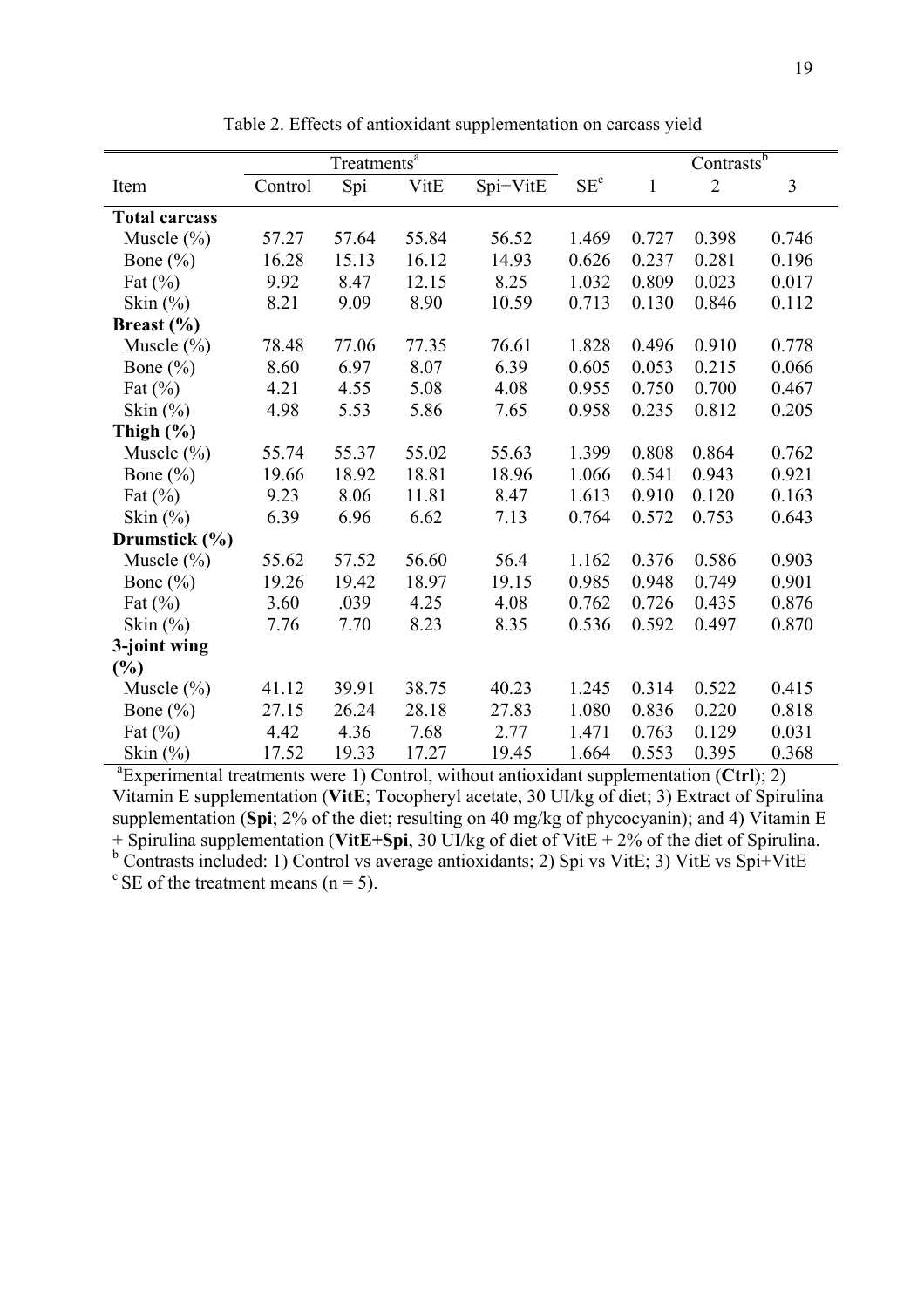|                     |         | Treatments <sup>a</sup> |       |          |                 | Contrasts $\overline{b}$ |                |       |
|---------------------|---------|-------------------------|-------|----------|-----------------|--------------------------|----------------|-------|
| Item                | Control | Spi                     | VitE  | Spi+VitE | SE <sup>c</sup> | $\mathbf{1}$             | $\overline{2}$ | 3     |
| 0.25h               |         |                         |       |          |                 |                          |                |       |
| pH                  | 6.52    | 6.59                    | 6.57  | 6.57     | 0.082           | 0.657                    | 0.838          | 0.999 |
| 0.75h               |         |                         |       |          |                 |                          |                |       |
| pH                  | 6.34    | 6.32                    | 6.23  | 6.22     | 0.083           | 0.288                    | 0.437          | 0.906 |
| 5 <sub>h</sub>      |         |                         |       |          |                 |                          |                |       |
| pH                  | 5.97    | 5.90                    | 5.87  | 5.88     | 0.077           | 0.381                    | 0.841          | 0.927 |
| 24 h                |         |                         |       |          |                 |                          |                |       |
| pH                  | 5.80    | 5.69                    | 5.69  | 5.68     | 0.043           | 0.057                    | 0.922          | 0.794 |
| WHC $Id$            | 20.38   | 20.72                   | 20.16 | 20.62    | 1.192           | 0.847                    | 0.743          | 0.789 |
| WHC II <sup>e</sup> | 21.46   | 20.52                   | 21.17 | 20.99    | 1.935           | 0.737                    | 0.815          | 0.948 |
| 78 h                |         |                         |       |          |                 |                          |                |       |
| pH                  | 5.81    | 5.76                    | 5.71  | 5.76     | 0.055           | 0.211                    | 0.573          | 0.539 |
| WHC $Id$            | 22.42   | 25.06                   | 21.02 | 21.83    | 2.125           | 0.393                    | 0.198          | 0.790 |
| WHC II <sup>e</sup> | 26.96   | 23.11                   | 30.03 | 26.65    | 4.109           | 0.517                    | 0.251          | 0.570 |
| 192 h               |         |                         |       |          |                 |                          |                |       |
| pH                  | 5.78    | 5.75                    | 5.73  | 5.68     | 0.032           | 0.219                    | 0.628          | 0.334 |
| WHC $Id$            | 27.92   | 23.80                   | 24.14 | 20.96    | 2.55            | 0.072                    | 0.927          | 0.392 |
| WHC II <sup>e</sup> | 32.46   | 19.58                   | 27.51 | 22.63    | 3.068           | 0.009                    | 0.086          | 0.277 |

Table 3. Effects of antioxidant supplementation on breast pH and Water Holding Capacity

a Experimental treatments were 1) Control, without antioxidant supplementation (**Ctrl**); 2) Vitamin E supplementation (**VitE**; Tocopheryl acetate, 30 UI/kg of diet; 3) Extract of Spirulina supplementation (**Spi**; 2% of the diet; resulting on 40 mg/kg of phycocyanin); and 4) Vitamin  $E +$  Spirulina supplementation (VitE+Spi, 30 UI/kg of diet of VitE + 2% of the diet of Spirulina.

 $b$  Contrasts included: 1) Control vs average antioxidants; 2) Spi vs VitE; 3) VitE vs Spi+VitE

 $\mathrm{c}^{\,\mathrm{c}}$  SE of the treatment means (n = 5).

 $\frac{d}{d}$ WHC I = cooking

eWHCII= pressure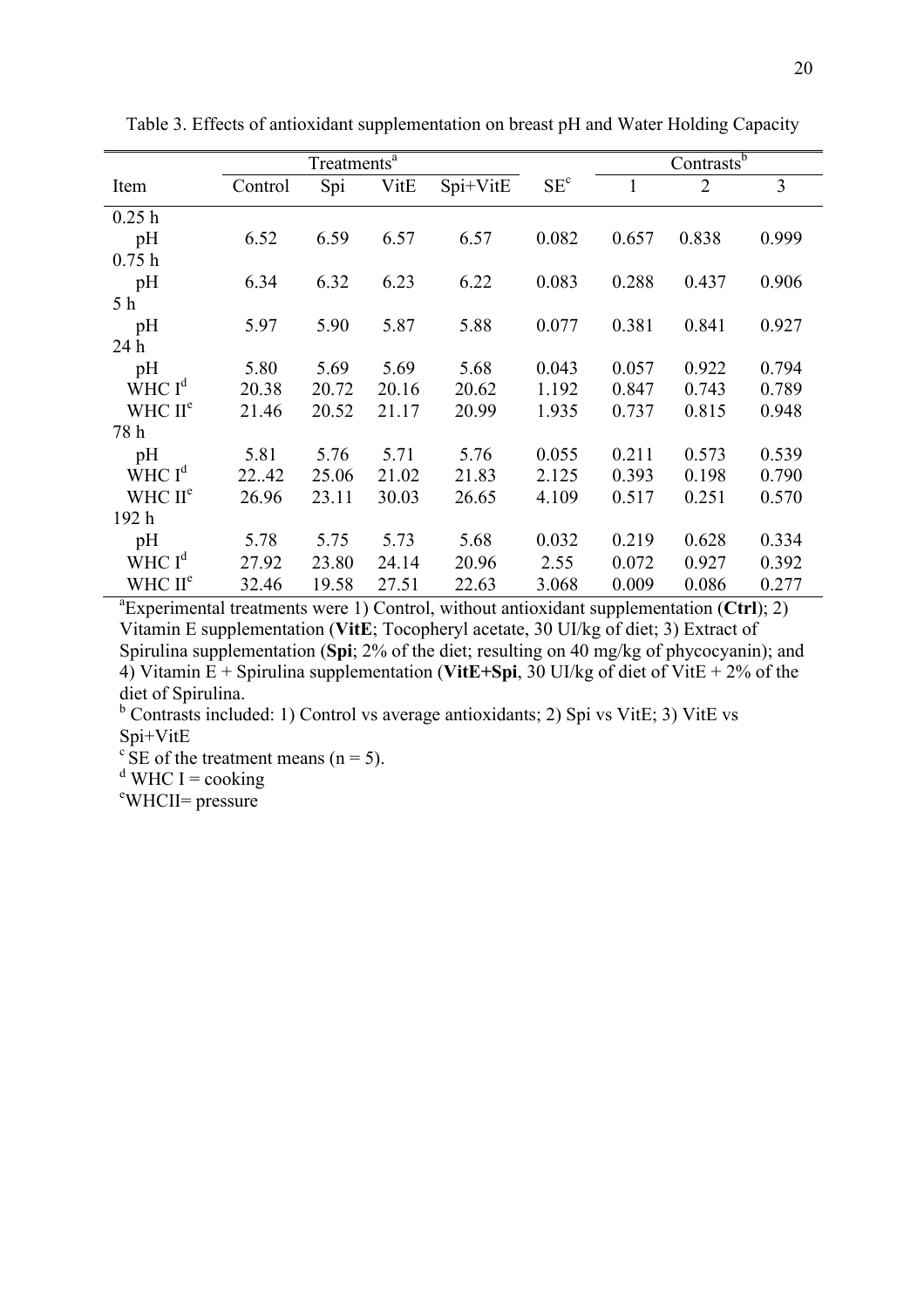|                                | Treatments <sup>a</sup> |       |       |          |                 | Contrastsb   |                |                |
|--------------------------------|-------------------------|-------|-------|----------|-----------------|--------------|----------------|----------------|
| Item                           | Control                 | Spi   | VitE  | Spi+VitE | SE <sup>c</sup> | $\mathbf{1}$ | $\overline{2}$ | $\overline{3}$ |
| $15 \overline{\text{min}^d}$   |                         |       |       |          |                 |              |                |                |
| L                              | 47.64                   | 51.44 | 49.97 | 49.41    | 1.748           | 0.130        | 0.555          | 0.822          |
| $\rm{a}$                       | 4.53                    | 2.59  | 2.88  | 3.12     | 0.538           | 0.045        | 0.710          | 0.748          |
| $\mathbf b$                    | 11.94                   | 11.12 | 13.72 | 13.23    | 1.284           | 0.330        | 0.157          | 0.788          |
| $\mathbf{C}$                   | 12.82                   | 11.45 | 14.13 | 13.76    | 1.299           | 0.461        | 0.150          | 0.840          |
| $\mathbf h$                    | 69.15                   | 77.75 | 77.88 | 76.42    | 1.875           | 0.005        | 0.962          | 0.588          |
| $45 \text{ min}^{\text{d}}$    |                         |       |       |          |                 |              |                |                |
| L                              | 46.16                   | 48.75 | 46.38 | 49.08    | 1.748           | 0.243        | 0.342          | 0.279          |
| $\rm{a}$                       | 5.26                    | 3.40  | 4.19  | 3.89     | 0.544           | 0.095        | 0.319          | 0.704          |
| $\mathbf b$                    | 14.84                   | 14.31 | 16.36 | 15.40    | 1.284           | 0.407        | 0.264          | 0.788          |
| $\mathbf{C}$                   | 15.79                   | 14.77 | 16.89 | 15.43    | 1.299           | 0.551        | 0.252          | 0.429          |
| $\boldsymbol{h}$               | 70.64                   | 77.23 | 75.58 | 76.00    | 1.594           | 0.010        | 0.477          | 0.855          |
| $5 \text{ hrs}^d$              |                         |       |       |          |                 |              |                |                |
| L                              | 48.12                   | 50.49 | 48.52 | 50.15    | 1.748           | 0.342        | 0.428          | 0.511          |
| $\rm{a}$                       | 7.95                    | 6.51  | 6.45  | 7.37     | 0.722           | 0.165        | 0.951          | 0.382          |
| $\mathbf b$                    | 18.62                   | 17.09 | 17.60 | 17.71    | 1.284           | 0.405        | 0.780          | 0.955          |
| $\mathbf c$                    | 20.30                   | 18.36 | 18.80 | 19.14    | 1.299           | 0.293        | 0.808          | 0.855          |
| $\boldsymbol{h}$               | 67.66                   | 69.18 | 70.58 | 67.78    | 1.812           | 0.271        | 0.593          | 0.291          |
| $78~\mathrm{hrs}^{\mathrm{d}}$ |                         |       |       |          |                 |              |                |                |
| L                              | 48.16                   | 48.90 | 48.25 | 49.64    | 1.748           | 0.554        | 0.792          | 0.577          |
| $\rm{a}$                       | 6.69                    | 7.08  | 6.84  | 8.05     | 0.868           | 0.285        | 0.845          | 0.340          |
| $\mathbf b$                    | 14.02                   | 15.77 | 15.29 | 14.97    | 1.284           | 0.340        | 0.791          | 0.861          |
| $\mathbf c$                    | 15.93                   | 17.39 | 16.94 | 17.11    | 1.299           | 0.431        | 0.809          | 0.930          |
| $\mathbf h$                    | 63.15                   | 66.23 | 65.06 | 60.98    | 3.339           | 0.524        | 0.808          | 0.401          |
| $192\ \mathrm{hrs}^\mathrm{d}$ |                         |       |       |          |                 |              |                |                |
| L                              | 48.46                   | 49.78 | 46.66 | 48.84    | 1.748           | 0.597        | 0.212          | 0.380          |
| $\mathbf{a}$                   | 8.93                    | 7.21  | 7.89  | 8.81     | 0.810           | 0.151        | 0.561          | 0.433          |
| $\mathbf b$                    | 12.55                   | 12.25 | 14.77 | 14.79    | 1.284           | 0.223        | 0.170          | 0.994          |
| $\mathbf{C}$                   | 15.52                   | 14.28 | 16.83 | 17.31    | 1.299           | 0.334        | 0.170          | 0.792          |
| $\boldsymbol{h}$               | 55.30                   | 59.75 | 61.83 | 57.80    | 3.073           | 0.153        | 0.639          | 0.368          |

Table 4. Effects of antioxidant supplementation on breast color parameters

a Experimental treatments were 1) Control, without antioxidant supplementation (**Ctrl**); 2) Vitamin E supplementation (**VitE**; Tocopheryl acetate, 30 UI/kg of diet; 3) Extract of Spirulina supplementation (**Spi**; 2% of the diet; resulting on 40 mg/kg of phycocyanin); and 4) Vitamin E + Spirulina supplementation (**VitE+Spi**, 30 UI/kg of diet of VitE + 2% of the diet of Spirulina.

 $b$  Contrasts included: 1) Control vs average antioxidants; 2) Spi vs VitE; 3) VitE vs Spi+VitE

 $\mathrm{c}^{\mathrm{t}}$  SE of the treatment means (n = 5).

 $d_a$  =redness, b =yellowness, L =lightness, C =chroma, h = hue angle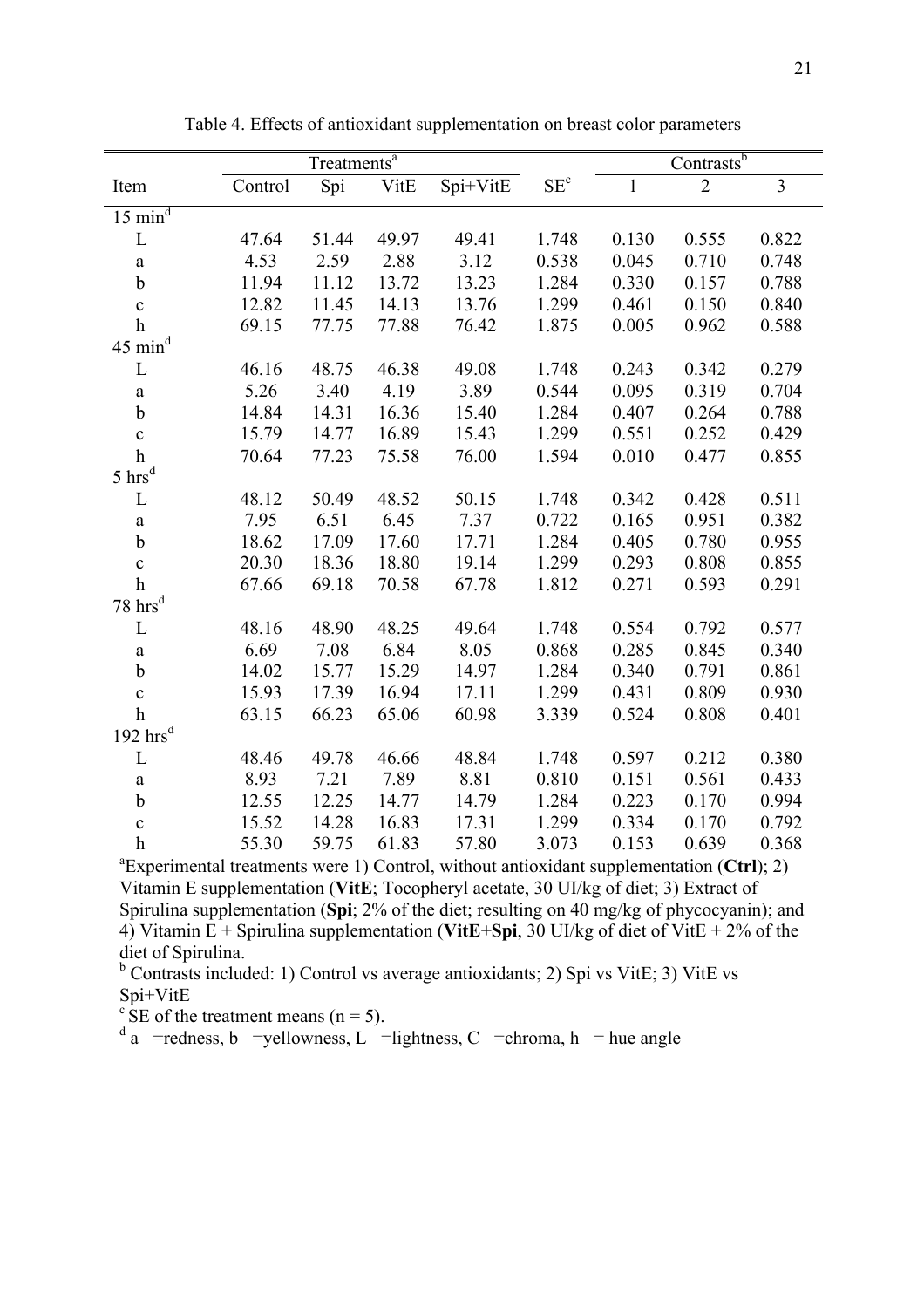|                                                                                                         | Treatments <sup>a</sup> |      |      |            |                 |       | Contrasts <sup>b</sup> |       |
|---------------------------------------------------------------------------------------------------------|-------------------------|------|------|------------|-----------------|-------|------------------------|-------|
| Item                                                                                                    | Control                 | Spi  | VitE | $Spi+VitE$ | SE <sup>c</sup> |       |                        |       |
| Shear force                                                                                             |                         |      |      |            |                 |       |                        |       |
| Day 1                                                                                                   | 1.10                    | 1.11 | 1.15 | 1.12       | 0.134           | 0.797 | 0.857                  | 0.895 |
| Day 3                                                                                                   | 0.82                    | 0.73 | 0.95 | 1.38       | 0.134           | 0.509 | 0.269                  | 0.029 |
| Day 8                                                                                                   | 1.09                    | 0.95 | 1.03 | 0.83       | 0.134           | 0.175 | 0.701                  | 0.545 |
| ${}^{\text{a}}$ Experimental treatments were 1) Control, without antioxidant supplementation (Ctrl); 2) |                         |      |      |            |                 |       |                        |       |

Table 5. Effects of antioxidant supplementation on breast Warner-Bratzler shear values (kilogram-force)

Vitamin E supplementation (**VitE**; Tocopheryl acetate, 30 UI/kg of diet; 3) Extract of Spirulina supplementation (**Spi**; 2% of the diet; resulting on 40 mg/kg of phycocyanin); and 4) Vitamin  $E +$  Spirulina supplementation (VitE+Spi, 30 UI/kg of diet of Vit.  $E + 2\%$  of the diet of Spirulina.

 $<sup>b</sup>$  Contrasts included: 1) Control vs average antioxidants; 2) Spi vs VitE; 3) VitE vs Spi+VitE</sup>  $\mathrm{c}$  SE of the treatment means (n = 5).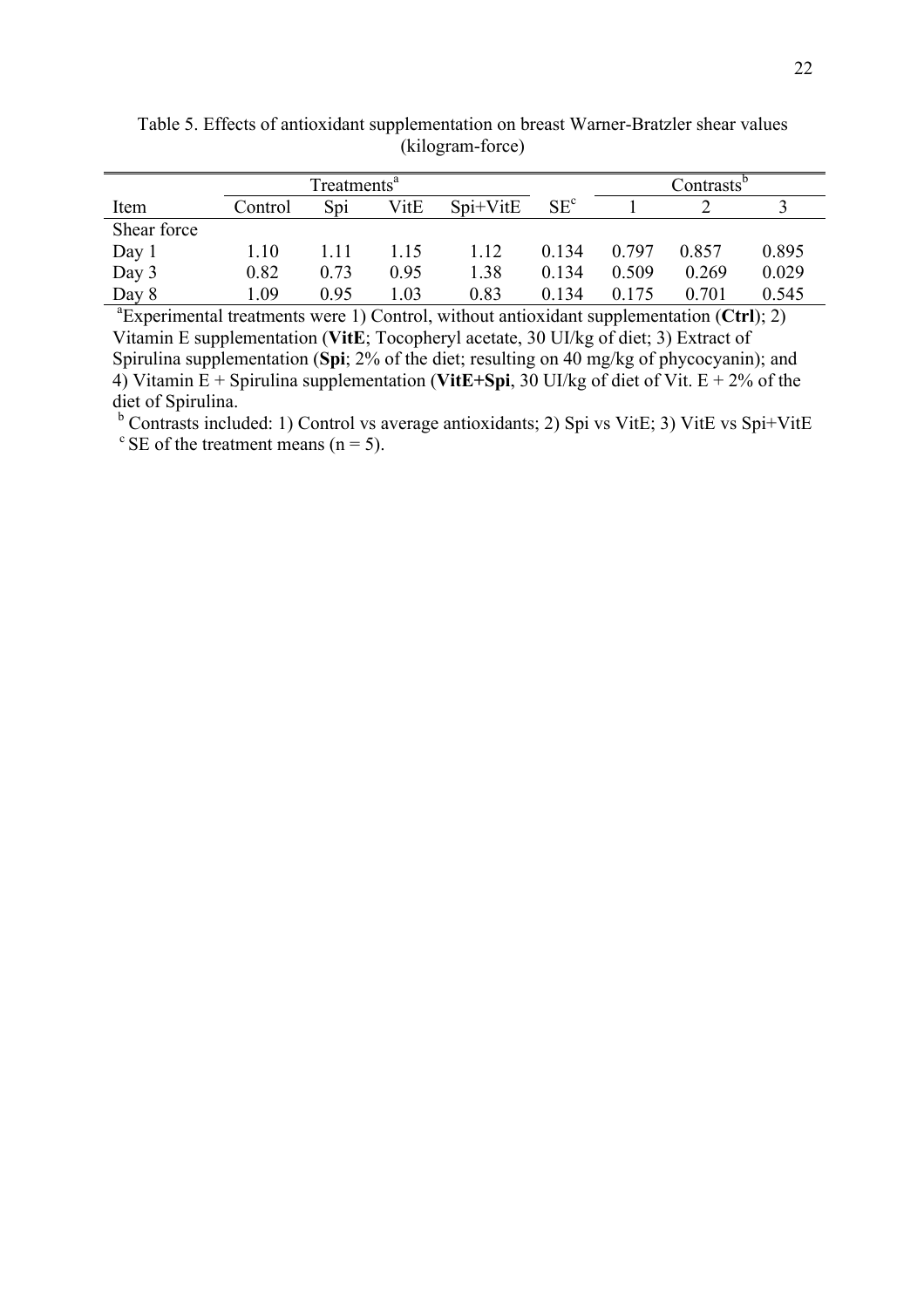## **REFERENCES**

- Abdullah, A. and Matarneh, S. (2010). Broiler performance and the effects of carcass weight, broiler sex, and postchill carcass aging duration on breast fillet quality characteristics. *Journal of Applied Poultry Research.* 19 (1): 46-58
- Andes Spirulina (2016). Información obtenida en línea el 4 de octubre de 2016 en: https://andes-spirulina.com/spirulina/
- Belay A. 2002. The potential application of Spirulina (Arthrospira) as a nutritional and therapeutic supplement in health management. J. Am. Nutr. Ass. 5: 27-48.
- Belay A., Ota Y., Miyakawa K., Shimamatsu H. 1993. Current knowledge on potential health benefits of Spirulina. J. Appl. Phycol., 5: 235-241. doi:10.1007/BF00004024
- Cheong, D. et al. 2015. Effect of Supplementing Spirulina on Live Performance, Carcass Composition and Meat Quality of Japanese Quail*.* Walailak J Sci & Tech. 13 (2): 77- 84
- Dal Bosco, A., et al. (2014). Effect of dietary supplementation of Spirulina (Arthrospira plantesis) and Thyme (Thymus vulgaris) on rabbit meat appearance, oxidative stability and fatty acid profile during retail display. *Meat Science.* 96 (2014): 114-119.
- Dalle, Z. et al. (2003). Effect of Dietary Supplementation of Spirulina (Arthrospira plantesis) and Thyme (Thymus vulgaris) on Carcass Composition, meat physical traits and Vitamin B12 Content on Growing Rabbits. *World Rabbit Sci*. 22 (2014): 11-19
- Holman, B. and Malau-Aduli, A. (2012). Spirulina as a livestock supplement and animal feed. *Journal of Animal Physiology and Animal Nutrition.* 97: 615–623
- Karadas, F. Et al. (2016). The effects of different types of antioxidants (Se, Vitamin E and carotenoids) in broiler diets on the growth performance, skin pigmentation and liver and plasma antioxidant concentrations. Revista Brasilera de Ciencia Avícola. Vol.18. No. 1.
- Madeira, M., et al. (2017). Microalgae as feed ingredients for livestock production and meat quality: A review. *Livestock Science* 205 (2017) 111–121
- OIE (2018). *A stronger future for globally diversified livestock production.* Retrieved January 23, 2018 from: http://www.oie.int/en/for-the-media/press-releases/detail/article/astronger-future-for-globally-diversified-livestock-production/
- Peiretti, P. and Meineri, G. (2008).Effects of diets with increasing levels of Spirulina plantesis on the performance and apparent digestibility in growing rabbits. *Livestock Science*. 118 (2008): 173–177
- Peiretti, P. and Meineri, G. (2011). Effects of diets with increasing levels of Spirulina platensis on the carcass characteristics, meat quality and fatty acid composition of growing rabbits. *Livestock Science*. 140 (1–3): 218–224